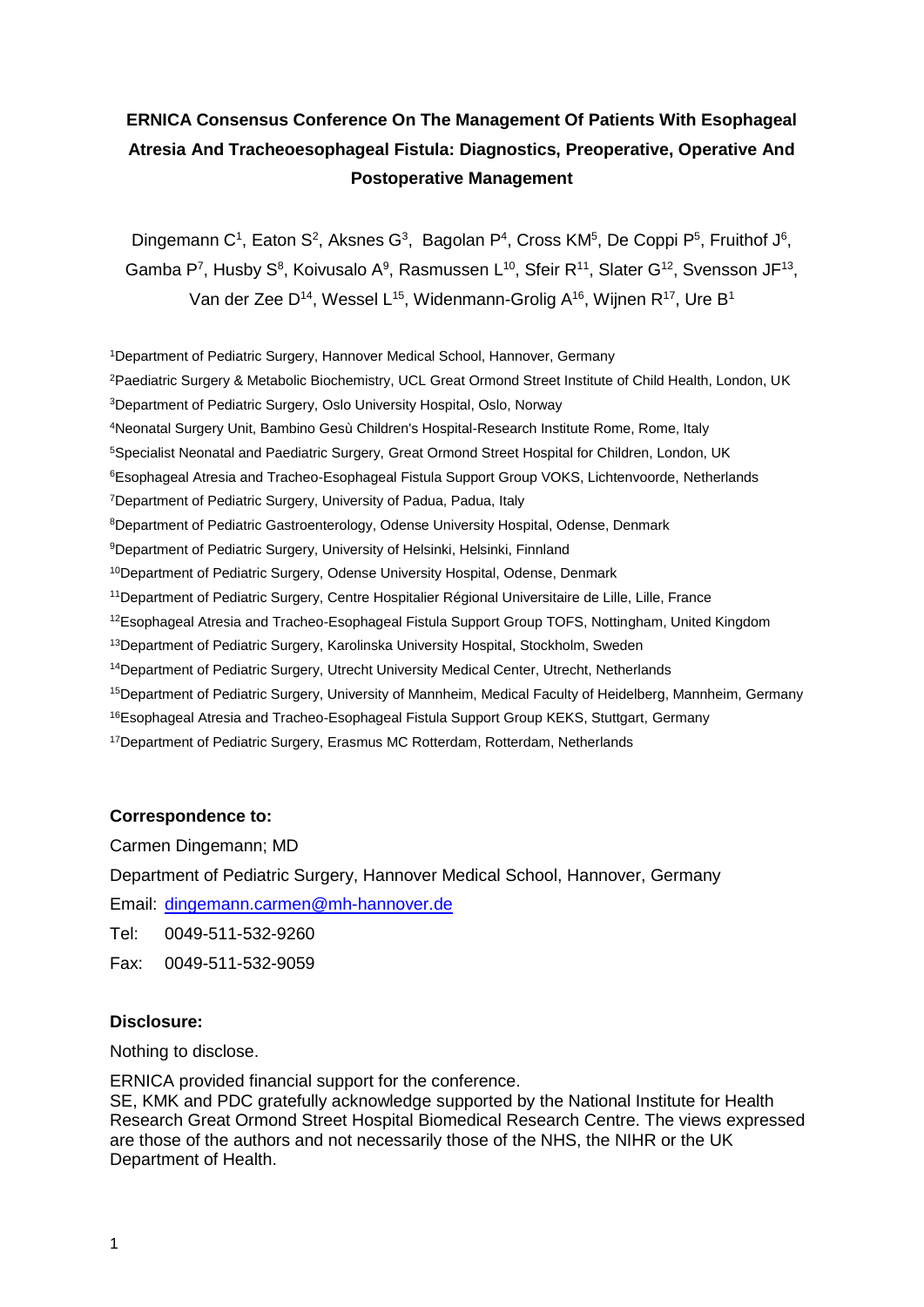#### **INTRODUCTION**

Esophageal atresia is a rare congenital condition with an estimated prevalence varying between 1 and 2 in 5,000 live births in Europe [1, 2]. The malformation is characterized by a discontinuity of the esophagus with or without tracheoesophageal fistula. Since the first successful primary repair of esophageal atresia in 1941, improvements in operative and perioperative care have led to better outcomes, and mortality has decreased to a single-digit range [3, 4, 5] with most deaths due to comorbidities. Evolution from concerns about mortality to concerns about morbidity and quality-of-life issues has occurred [5], and long-term morbidity remains high until adulthood [5, 6]. Morbidities include esophageal [7], gastrointestinal [8], pulmonary [9, 10] and various developmental [11] problems which may have a considerable impact on the quality of life of patients and their families [6, 12-16]. Therefore, esophageal atresia is no longer a mere neonatal surgical problem, but rather lifelong requires attention in individual patients [5, 17]. Well-designed clinical trials dealing with diagnostic and therapeutic concepts for patients with esophageal atresia are still scarce [3, 18-20] and generally accepted algorithms are lacking. As a result, there is a variety of co-existing protocols on the perioperative and surgical management of patients with esophageal atresia based on opinion rather than on evidence [21]. Diversity of concepts and the use of different operative techniques even for the same type of atresia have a significant impact on the course of the disease in single patients. The European Reference Network on Rare Inherited and Congenital Anomalies (ERNICA) has been established in response to the European Commission's call for the setup of European Reference Networks for rare diseases in 2017 [22]. ERNICA is one of 24 European Reference Networks co-funded by the European Union (Health Program), and involves teams from 20 European hospitals from 10 member states [22]. The mission is to promote optimal patient care for rare inherited and congenital digestive track-related disorders from pediatric age to adulthood providing high quality and accessible education, supporting research, improving clinical standards and services and reducing health inequalities in Europe [23-26]. The ERNICA Workstream Congenital Malformations and Diseases of the Esophagus is mainly focused on patients with esophageal atresia. During recent ERNICA meetings in Rotterdam (April 2017), Helsinki (November 2017), and Stockholm (April 2018) it became evident that protocols dealing with the management of esophageal atresia considerably differ even between ERNICA institutions. Therefore, the members of ERNICA agreed to establish consensus on all relevant aspects of the surgical management of patients with esophageal atresia as an urgent objective of ERNICA. The aim of this first ERNICA consensus conference was to establish consensus on the relevant aspects regarding the treatment of children with esophageal atresia and tracheoesophageal fistula based on expert opinions referring to the latest evidence from current literature. The conference was systematically prepared to include clinical and non-clinical members of ERNICA. In particular, representatives of several national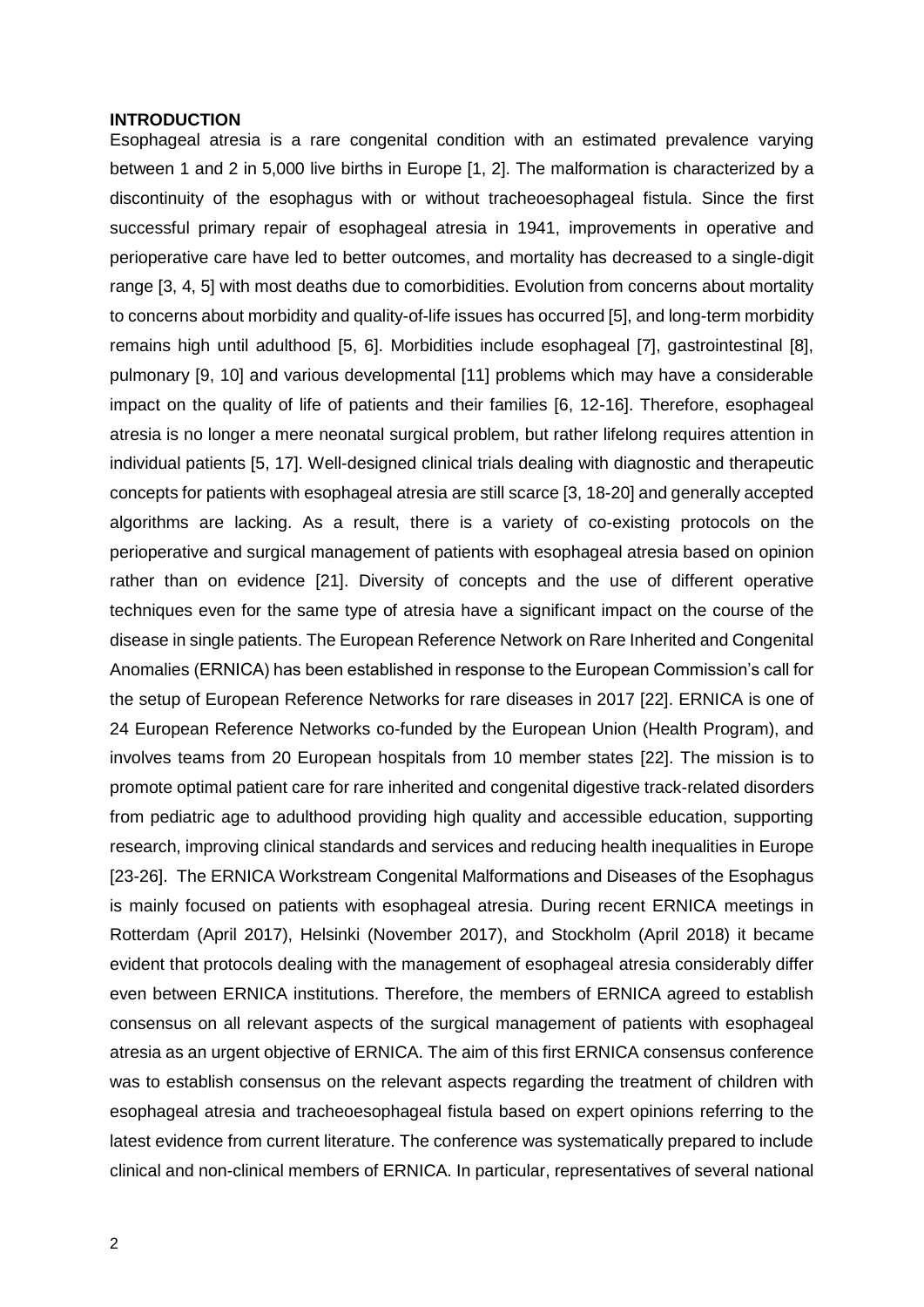patient support groups, which have become full members of ERNICA [27, 28], have been invited to participate in the conference.

#### **METHODS** *Participants*

Members of the ERNICA Workstream Congenital Malformations and Diseases of the Esophagus were invited to take part in the preparation and implementation of the conference. In total, 19 participants originating from 15 institutions and nine countries confirmed participation. Three representatives from national patient support groups acting under the umbrella of the Federation of Esophageal Atresia and Tracheo-Esophageal Fistula Support Groups (EAT), [27] were included. Altogether 14pediatric surgeons, one pediatric gastroenterologist, three representatives of patient support groups, and one non-surgeon pediatric surgery academic took part in all steps of the preparation and the conference itself. The conference took place in Berlin on the 25th and 26th October 2018. The preparation and implementation of the conference included three steps: (i) generation of a list of items; (ii) prioritization of the items; (iii) discussion of all items during the conference, formulation of statements; (iv) anonymous voting.

#### Focus of the conference

The conference dealt exclusively with the management of patients with esophageal atresia with tracheoesophageal fistula who undergo primary anastomosis. Items dealt with the surgical, perioperative and long-term management of these patients, and the conference was focused on operative and perioperative aspects. The conference did not deal with the management of other forms of esophageal atresia such as long-gap atresia or those with secondary anastomosis. Item generation A systematic literature search was performed by CD and BU to identify relevant aspects in the management of esophageal atresia with tracheoesophageal fistula. A PubMed literature search was conducted for the years 2008 to 2018 using the keywords "esophageal/oesophageal atresia", "tracheoesophageal fistula", "diagnostics", "management", "surgery", "operation", "complications", "outcome", "experience", and "follow-up/follow up". In case of absent relevant literature, the time period was extended to include more historic literature. Reports on long-gap esophageal atresia only, non-English articles, case reports, and reviews without original patient data were excluded. After literature search, a preliminary item list was developed which was presented during an ERNICA conference in Stockholm on the 18th – 20th April 2018. Members of the Workstream Congenital Malformations and Diseases of the Esophagus discussed this list in detail. The list was modified according to this discussion by exclusion of some suggested items and inclusion of new items which were considered to be relevant. The list was distributed to all participants who were invited to revise the items and to test for plausibility. Finally, items were attributed to the following domains: (i) Diagnostics; (ii) Preoperative management after confirmation of diagnosis; (iii) Operative management; (iv) Postoperative management; (v) Follow-up; (vi)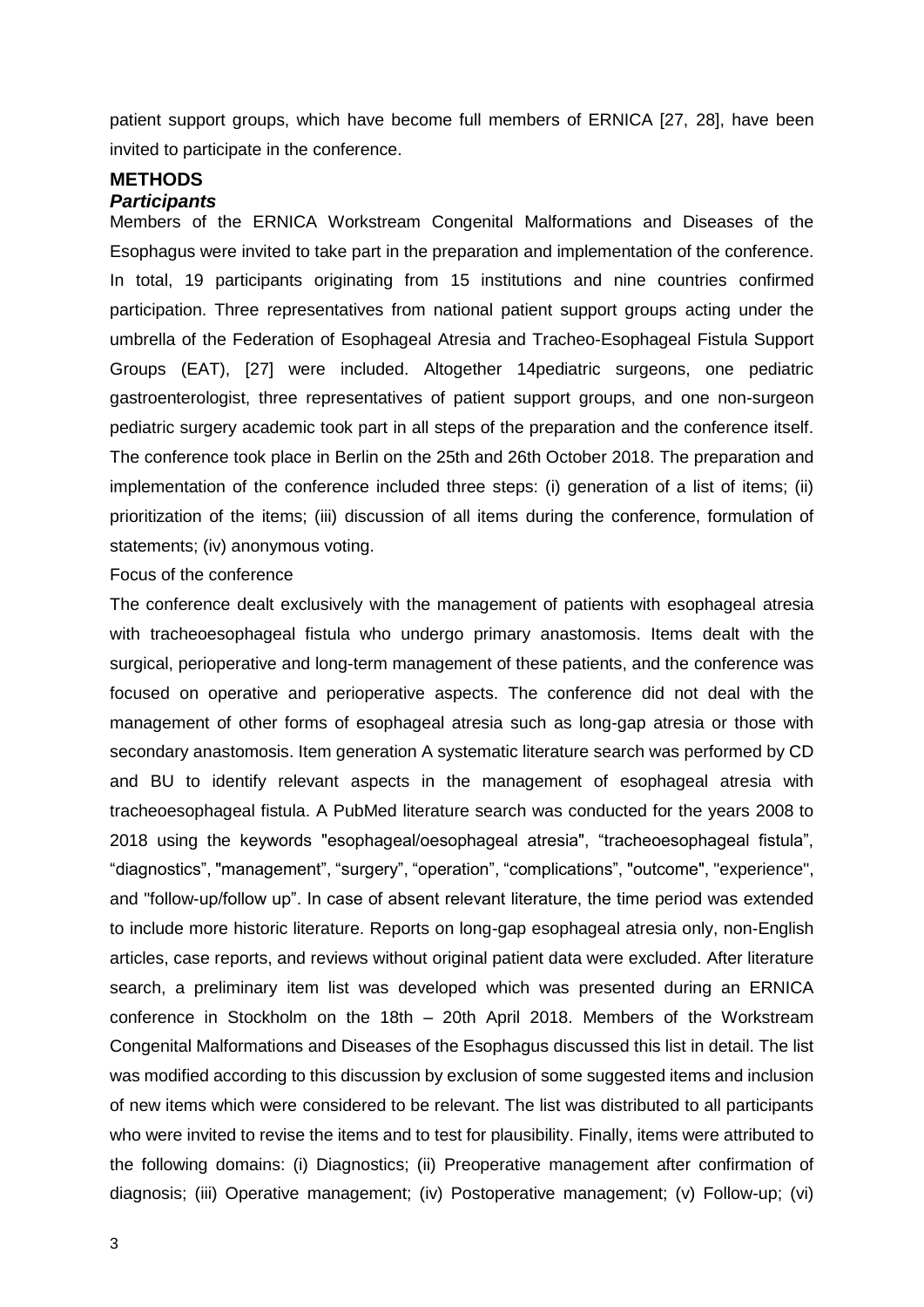Miscellaneous. The consensus results and discussion for the domains Diagnostics, Preoperative, Operative and Postoperative management are presented in this manuscript, the domains Follow-up and Miscellaneous will be addressed in a separate manuscript as the methodological approaches differed. Item prioritization The online REDCap electronic data capture tools [29] hosted at University College London was used for prioritization of the items. Priority was assigned to each item by all participants using a five point Likert scale (1 as the highest priority and 5 as the lowest priority). Scoring each item was compulsory. Thereafter, the final list of items to be discussed at the conference was set up by CD, BU and SE, taking the prioritization into account. The threshold for exclusion or inclusion of items was scoring as "lowest" or "highest" priority respectively by two or more participants; entirely new items were added after suggestion by two or more participants independently. Identification of relevant literature for item discussion Prior to the conference, two participants were allocated to each domain (domain leaders). Domain leaders performed a literature research and identified the most relevant publications for each item of their domain. Publications with the highest grade of evidence according to the CEBM (Centre for Evidence-Based Medicine) classification were suggested to be preferred. The highest grade of evidence was defined as Level 1 evidence derived from studies with a "high" quality of evidence ("further research is unlikely to change our confidence in the estimate of effect"). Level 1 evidence was derived from systematic reviews (with homogeneity) or metaanalyses of randomized controlled trials (CEBM Level 1a), a well-designed individual randomized controlled trial (with narrow confidence interval; CEBM Level 1b), or all or none randomized controlled trials (CEBM Level 1c) [30]. Literature was pooled by CD. After sorting, it was distributed and made available to all participants via a DropBox link prior to the conference. Conference, voting and consensus The final list of domains, items and references was accessible to all participants via an online link prior to and throughout the conference. Each domain was discussed in a separate session. Domain leaders introduced the literature and relevant aspects on single items. Subsequently, participants discussed each item and formulated a statement to facilitate voting. The wording of the statements evolved during group discussion. Participants voted on each statement via the internet-based system VoxVote [31]. An event code was provided and participants were able to vote using either an internet browser, or dedicated apps for Android or iOS. The wordings of the statements on items were updated during the discussion by the non-surgical academic (SE) who did not vote. Participants were able to vote using a 1-9 scale (9 meaning 'fully agree' and 1 'strongly disagree'). Participants were suggested not to vote on an individual item when they felt that it was not an item that they had expertise or an opinion on. Therefore, participants were allowed to vote online for 'no relevant expertise on this statement'. As a result, the number of scoring participants varied for single statements. Consensus was defined as ≥75% of those voting scored 6, 7, 8 or 9, excluding those who declared no relevant expertise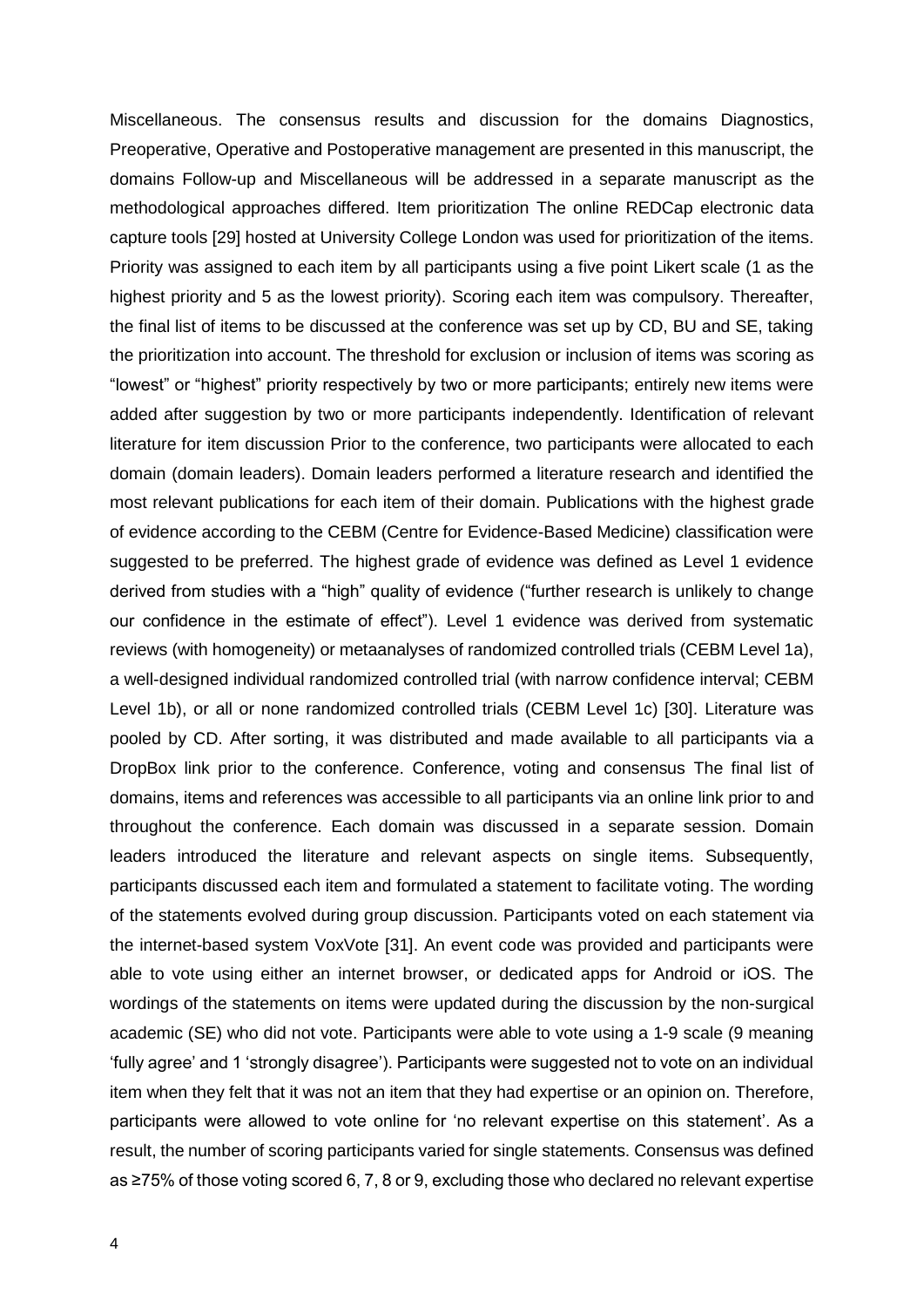on that statement. The voting was anonymous and scores were not visible to the participants during the voting process. The final scores and the consensus results were shown to all participants after all votes were obtained, but individual scores remained anonymous. The details of the discussions, in particular the controversial aspects, were documented throughout the conference by CD.

#### **RESULTS AND CONSENSUS STATEMENTS**

Item generation and prioritization The systematic literature search and the discussion of the members of the ERNICA Workstream Congenital Malformations and Diseases of the Esophagus during the ERNICA conference in Stockholm on the 18th – 20th April 2018 resulted in a total of 41 items. After the online prioritization phase, two items were excluded. Following the participants´ suggestions, 7 items were added as new items. Consequently, the list included 46 items prior to the conference, for which literature was obtained and circulated. As a result of the presentations by the domain leaders and discussion during the conference, 5 items were excluded, and 11 items were added as new items as some items were split into several separate questions. Finally, 52 items were confirmed for voting and included six items in the domain Diagnostics, eight items in the domain Preoperative Management, 28 items in the domain Operative Management, and ten items in the domain Postoperative Management [Table 1a-d]. Relevant literature A total of 116 relevant manuscripts were selected by literature search conducted by all participants [see online Supplement]. Ten of these were studies had been identified for several items, and ten were quoted for more than one domain. In summary, 18 articles addressed the domain Diagnostics, 30 articles Preoperative Management, 63 Operative Management, and 17 Postoperative Management. CEBM Level 1 evidence was only available for four items (7.7%) and included four single randomized controlled trials and one pilot randomized trial which represented 4.3% of all selected articles [Table 2]. Ten Level 2 evidence studies (8.6%), 26 Level 3 evidence studies (22.4%), 43 Level 4 evidence studies (37.1%), and 11 Level 5 evidence studies (9.5%) were also included. Moreover, 15 review articles (12.9%) and 6 book chapters (5.2%) have been considered to be relevant for the discussion, despite not including original data [Figure 1]. Consensus Total agreement, defined as 100% consensus amongst voters, was achieved on 20 items (38%), and consensus ( $\geq 75\%$ of those voting having scored 6-9) on 37 items (71%). Thirteen items (25%) were particularly controversial in that the votes ranged from 1-9; in eight of these no consensus was reached. Detailed results are summarized in Table 1a-d. Abstention Participants were supposed not to vote when they felt a lack of competence. One or more participants declared 'no relevant expertise on this statement' on the online voting system on 48 (92.3%) questions; for 3 (5.8%) questions, one participant abstained; for 2 (3.8%) questions, two participants abstained; in 21 questions (40.4%) three participants abstained; in 20 (38.5%) processes, four participants abstained; in 2 (3.8%), five participants abstained from voting. Controversial items discussed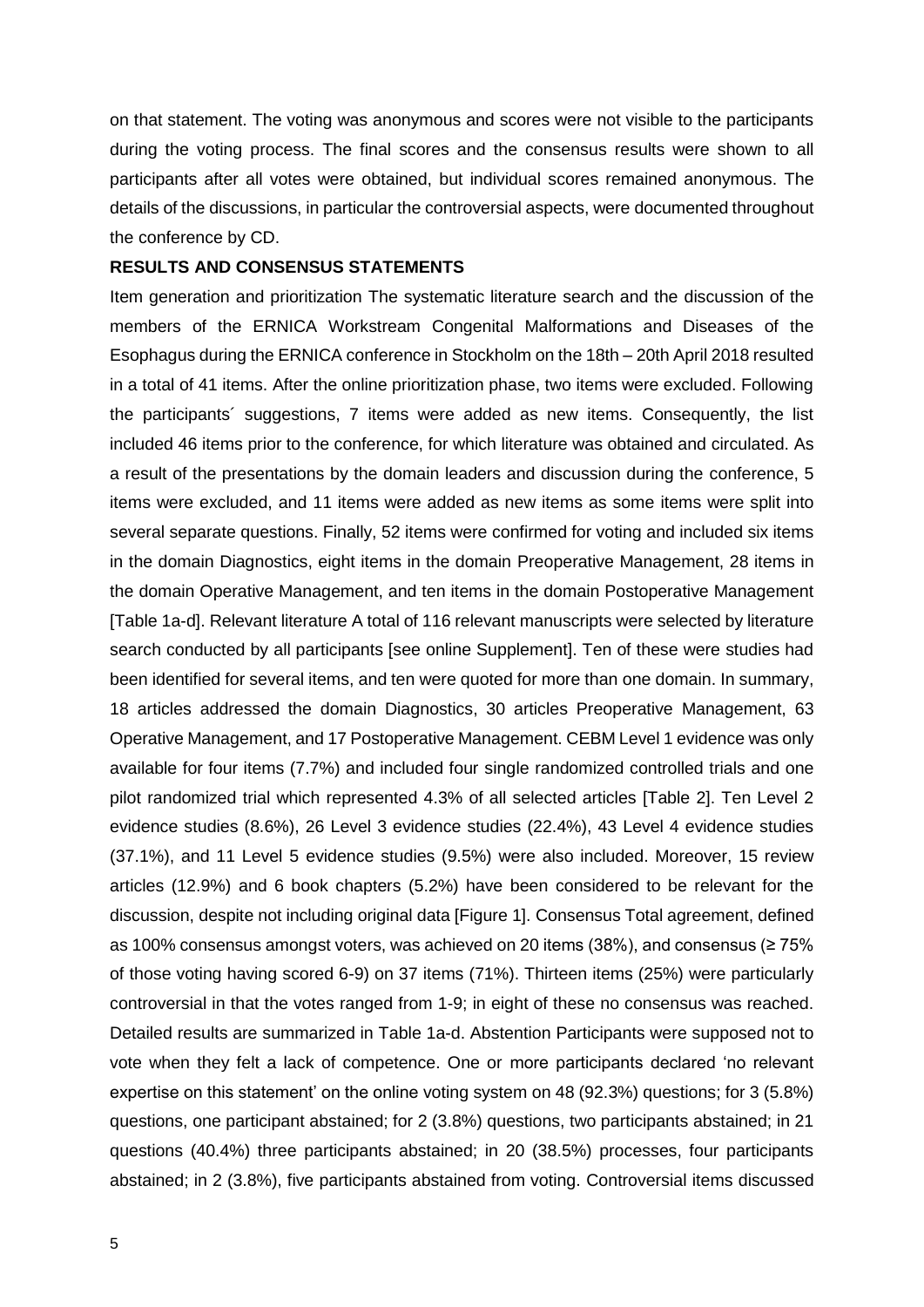without voting Several items were discussed that were controversial and the participants agreed verbally that more data from future research would have to be available before a meaningful question and vote could be conducted [Table 3]. The discussion included in particular the following aspects: Diagnostics The participants agreed that magnetic resonance imaging represents an important tool in identifying anomalies of the aortic arch and its branches, and might be considered as the imaging technique of choice when planning surgical management, especially in cases of associated cardiac anomalies. However, as the evidence from the literature [37] and personal experience on the routine use of magnetic resonance imaging in the preoperative work-up of esophageal atresia patients was limited, it was decided not to vote on this item. Preoperative Management Several participants postulated that preoperative measurement of the esophageal gap length may promote comparability between centers, may reduce the incidence of unsuspected difficult cases, and may contribute to a general definition of long-gap esophageal atresia [38, 39]. After extensive discussion it was decided not to vote on a statement on preoperative gap measurement as a routine procedure due to the lack of data and literature on this item. Operative Management A vote on routine posterior tracheopexy during primary repair of esophageal atresia was rejected. Most participants felt that the available data were scarce [40, 41], and the experience with this new technique remained too limited to allow a meaningful vote. Postoperative Management The management of anastomotic leakage was discussed extensively. No consensus was achieved on surgical revision of anastomotic leakage within the first 4 postoperative days. Vaghela et al. [36] presented data from a randomized controlled trial on the application of glycopyrrolate as a therapeutic option for patients with postoperative anastomotic leakage. However, despite this evidence the conference participants felt that is too early to vote on the role of glycopyrrolate. Participants supported the concept that a clinical checklist of tasks and examinations should be compiled before initial hospital discharge, including abdominal and renal ultrasound and resuscitation training for caregivers [Table 1d]. The full content of such a list remained a matter of discussion and agreement could not be achieved.

#### **DISCUSSION**

According to the Council of Europe a Medical consensus is a public statement on a particular aspect of medical knowledge that is generally agreed upon as an evidence based, state-ofthe-art knowledge by a representative group of experts in that area [42]. Its main objective is to counsel physicians on the best possible and acceptable way to address a particular decision-making area for diagnosis, management or treatment [43]. Most recently, multiple consensus conferences have been organized both in the field of adult [44, 45] and pediatric medicine [46, 47]. Importantly for esophageal atresia, Krishnan et al. published in 2016 the ESPGHANNASPGHAN guidelines for the evaluation and treatment of gastrointestinal and nutritional complications in children with esophageal atresia and tracheoesophageal fistula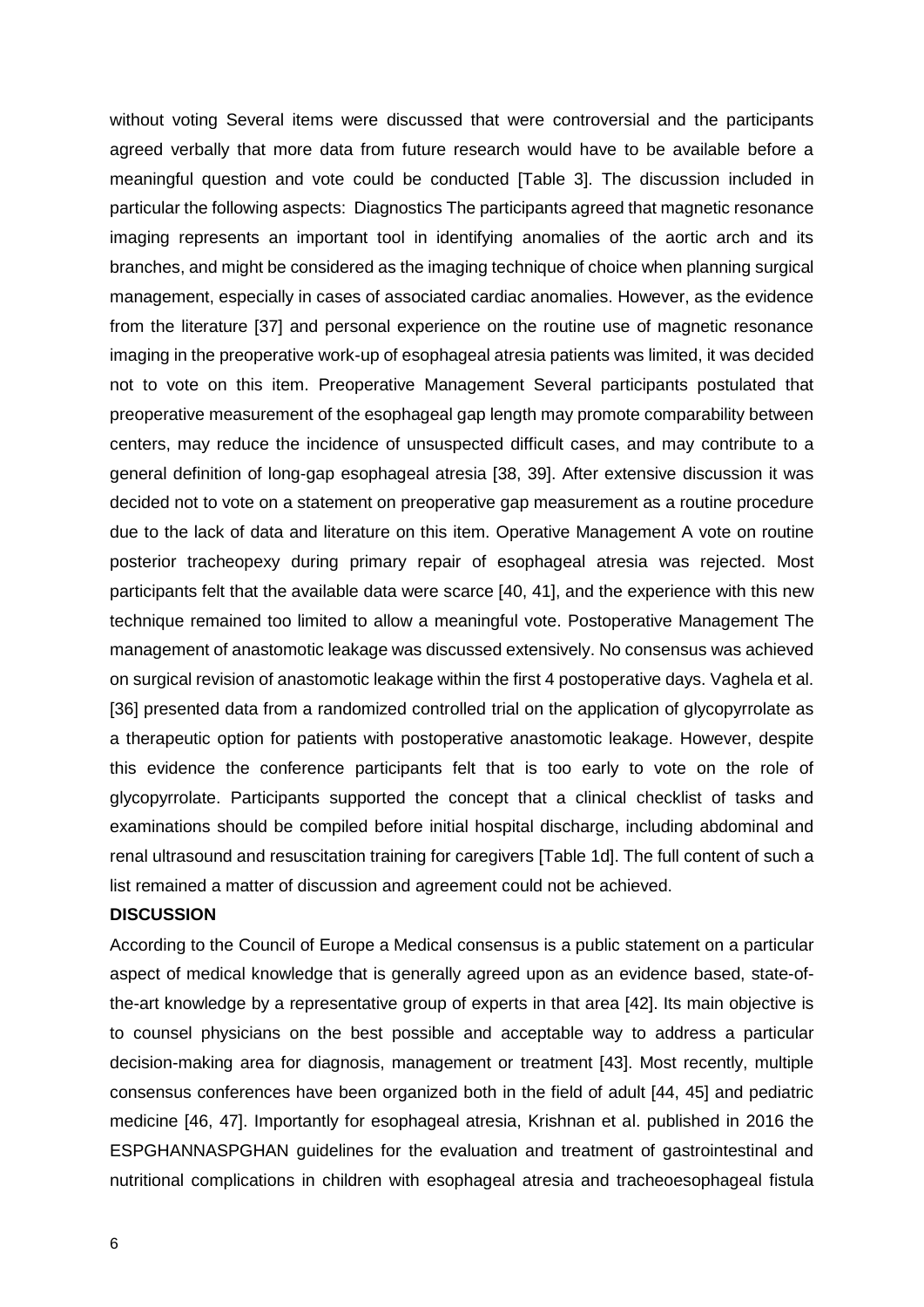[19]. The guidelines were set up during two consensus meetings using the nominal voting technique. Expert opinion was used where no randomized controlled trials were available to support the recommendations [19]. This consensus statement focused on the medical aspects of follow-up, and few surgical aspects were included. We hereby present for the first time the results of a consensus conference focused on surgical aspects of the management of patients with esophageal atresia with tracheoesophageal fistula. In line with the ESPGHAN-NASPGHAN guidelines, this conference was based on two keystones: (i) on expert opinion, and (ii) on evidence from literature. Modern medicine increasingly places emphasis on evidence-based medicine [48], defined by Sackett et al. as "(…) the conscientious, explicit and judicious use of current best evidence in making decisions about the care of individual patients" [49]. Nonetheless, the paucity of high level evidence in the literature on pediatric surgical procedures was highlighted in 1999, when Hardin et al. [50] reported that only 0.3% of the literature relevant for pediatric surgery consisted of CEBM Level 1 evidence studies. In 2010, Ostlie and St. Peter [51] demonstrated that prospective articles represented less than 0.05% of all pediatric surgical literature. In line with these findings, literature meeting the criteria of CEBM Level 1 evidence was only available for four out of 52 items (7.7%) that were discussed at this conference. Consequently, the votes of the participants of the conference were based on a combination of lower level evidence (e.g. retrospective reviews) combined with expert opinion. The voting resulted in 100% consensus for 20 (38%) of items. This indicates a considerable level of agreement but also a certain diversity of opinions among specialists in the field of esophageal atresia. However, general consensus (defined by  $\geq$  75% of votes scoring higher 6-9) was achieved for 71% of items suggesting predominantly homogeneous approaches in ERNICA institutions. A maximum range of voting from 1-9, indicating widely diverse opinions, was evident for only 25% of cases. Interestingly, consensus was achieved on most, but not on all items with Level 1 evidence in the literature. Askarpour et al. recently confirmed better outcomes of muscle-sparing versus standard posterolateral thoracotomy in newborns [32]. This statement was adopted unanimously by the participants of the conference. However, advantages of the preservation of the azygos during esophageal atresia repair were confirmed in two randomized trials [33, 34] but no consensus could be achieved on this topic. Several participants questioned the quality of both trials and as a result consensus was not achieved. Dingemann and Ure [52] reported on low CEBM levels of evidence in the field of endoscopic pediatric surgery. Dingemann et al. [21] also demonstrated that only retrospective comparative studies pursuant to CEBM Level 3 were available on pediatric video-assisted thoracoscopic surgery. With regard to the management of esophageal atresia, it has been stated that the best available evidence comparing the minimally invasive versus the open approach for esophageal atresia repair was CEBM Level 3 [53]. Since then, minimally invasive esophageal atresia repair has been subject of numerous studies [54-62]. Despite the low level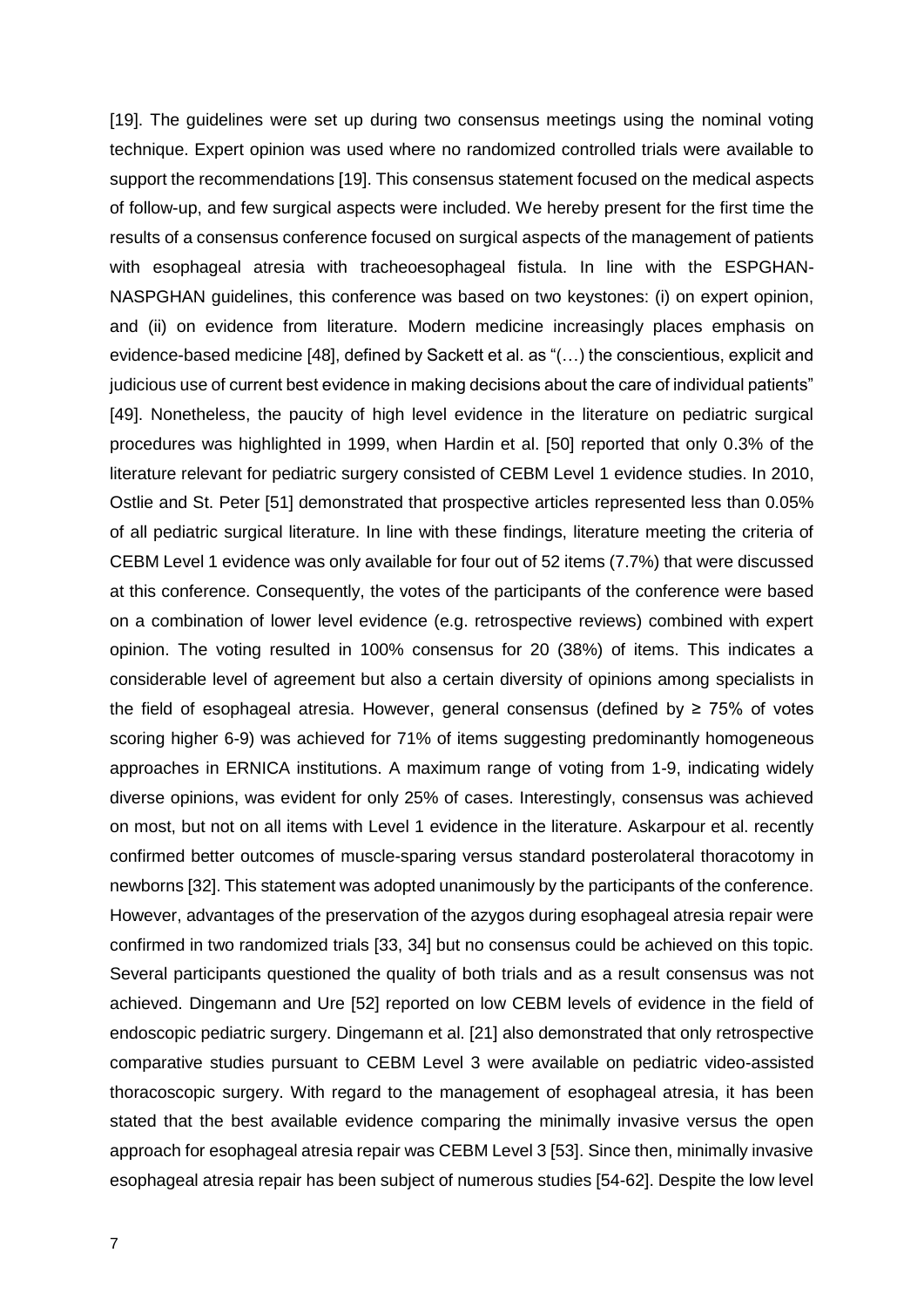of evidence of these reports, consensus was achieved on several advantages of thoracoscopic esophageal atresia repair based on the experience of the participants. One pilot randomized controlled trial on 20 neonates dealt with potential disadvantages of the technique [35]. Patients with congenital diaphragmatic hernia but not those with esophageal atresia had severe intraoperative and prolonged hypercapnia and acidosis. However, it should be emphasized that pulmonary compromised patients had been included in this study as well as the intraoperatively applied insufflation pressures were rather high which could explain the described poor outcome. Taking this into account, the participants of the conference also felt that the numbers of patients of this pilot trial were too small to draw valid conclusions on management of infants with esophageal atresia. The management of anastomotic leakage is still the subject of ongoing discussions [63, 64]. Vaghela et al. [36] recommended the application of glycopyrrolate as a therapeutic option. Despite these results, the conference participants felt that is too early to vote on the role of glycopyrrolate. In 2014, the EUPSA international survey on the management of esophageal atresia demonstrated that approximately 60% of respondents measure the gap intra-, but not pre- operatively [18]. After a controversial discussion, it was decided not to vote on a statement on preoperative gap measurement as a routine procedure. The issue of a routinely performed posterior tracheopexy during primary repair of esophageal atresia was a matter of debate. Shieh et al. concluded from their experience with 118 patients that posterior tracheopexy should be selectively considered at the time of initial repair [40]. Tytgat et al. recently presented nine patients who underwent thoracoscopic posterior tracheopexy during primary esophageal atresia repair [41]. The authors postulated that this technique prevents potential sequelae of mild to severe tracheomalacia and a second surgical procedure. The participants felt that evidence was too low to allow voting and that potential disadvantages of the technique remain unclear. A clinical checklist may serve as an aid for clinicians not to miss essential measures before discharge. Recent literature provides an example for such similar standardized checklist [65]. Conference participants strongly supported the concept of a checklist of tasks and examinations to be used before the first discharge. However, consensus could not be achieved on which items should be included, except for abdominal and renal ultrasounds and resuscitation training for caregivers. The strength of this conference is the pool of participating specialists with extensive expertise in the field. The multidisciplinary approach allowed discussing items from various perspectives. An additional advantage of this conference was the methodology characterized by meticulous item generation and prioritization, systematic literature search and anonymous voting ensuring a high quality of results. The ability to modify wording of questions flexibly and rapidly via the online voting system was an advantage, which allowed consensus to be reached on 37 items, with a further 15 voted on without consensus. The approach that we used might be advocated for other surgical consensus meetings, in which there might be a somewhat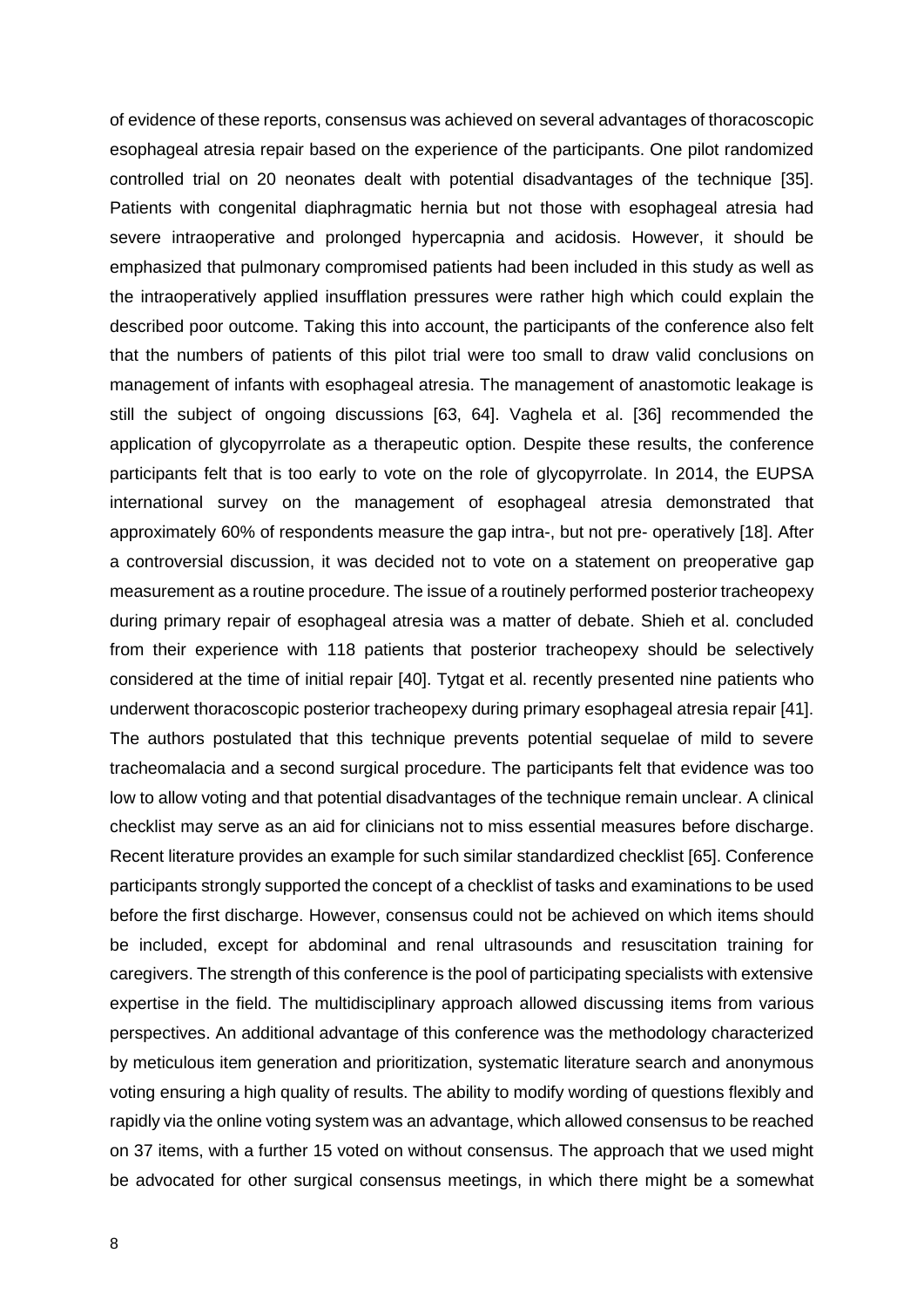higher number of (often technical) items than for medical consensus meetings in which consensus statements might be generated on, for example, a treatment approach. Abstention from voting in case of lacking expertise additionally indicates a high validity of votes. It may be speculated that representatives of the patient support groups and the pediatric gastroenterologist refrained from voting in cases of entirely surgical issues. Finally, representatives of patient support groups were able to contribute to the discussions and voting process from the patients´ perspective. The items on which either no consensus was reached, or where it was felt that there was insufficient evidence to hold a meaningful vote, could be suggested to be future areas which are priorities for future research. There are several drawbacks of the conference. As the conference was focused on pediatric surgeons, only one pediatric gastroenterologist and no pediatric pulmonologist, pediatric anesthesiologist and neonatologist were involved. Numerous perioperative aspects may have been discussed differently by representatives from non-operative fields. Secondly, the results of the conference were mainly based on expert opinion. Therefore, the statements of conference participants must be considered as opinions of ERNICA representatives only. CONCLUSION Participants of this ERNICA conference reached significant consensus on the pre-, peri- and postoperative management of patients with esophageal atresia and tracheoesophageal fistula who undergo primary anastomosis. The consensus may facilitate standardization and development of generally accepted guidelines for patient care. The conference methodology may serve as a blueprint for further conferences on the management of other congenital malformations in pediatric surgery.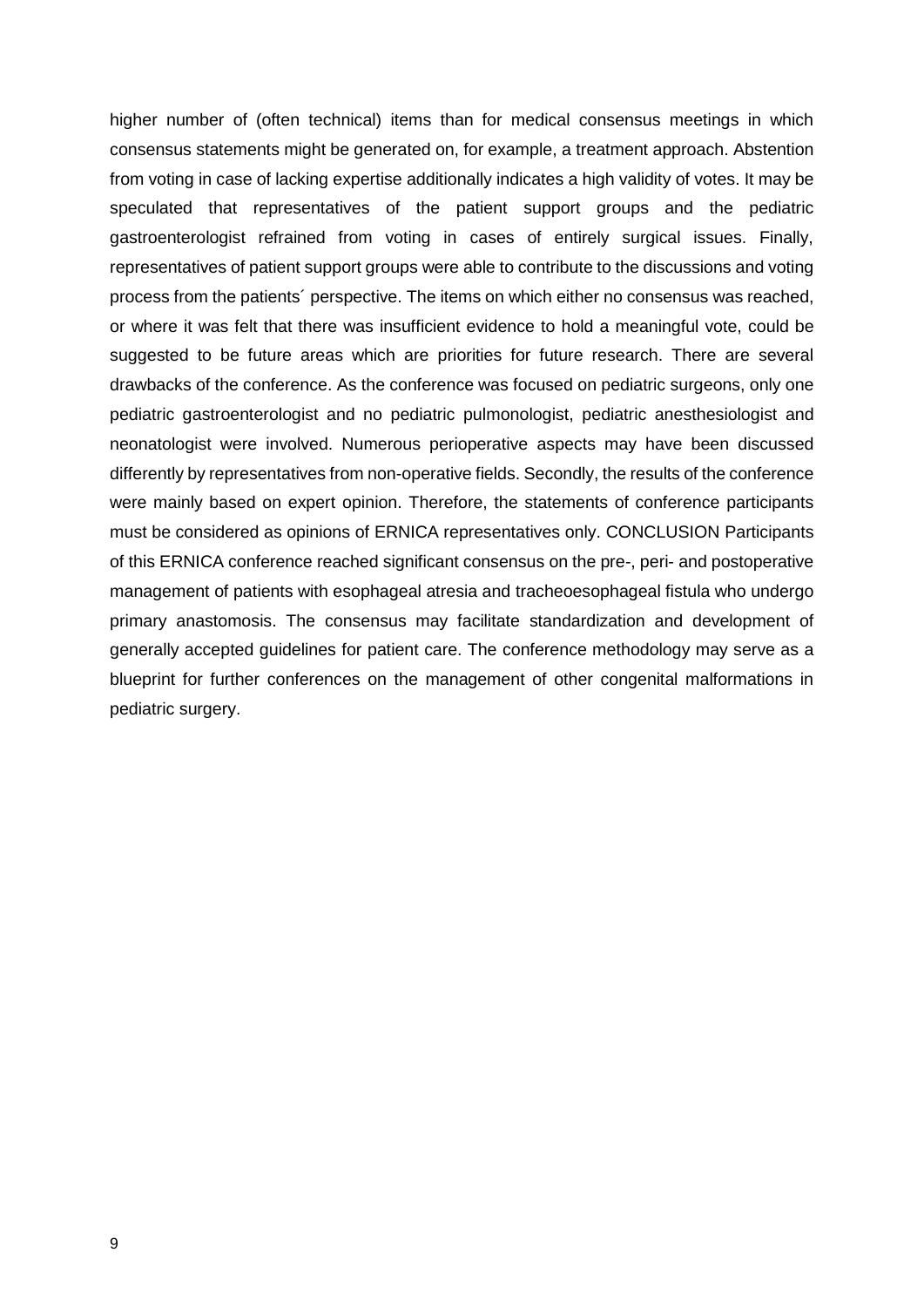#### **REFERENCES**

1 Pedersen RN, Calzolari E, Husby S, Garne E.; EUROCAT Working group. Oesophageal atresia: prevalence, prenatal diagnosis and associated anomalies in 23 European regions. Arch Dis Child 2012; 97 (03) 227-232. 2 Cassina M, Ruol M, Pertile R., et al. Prevalence, characteristics, and survival of children with esophageal atresia: a 32-year population-based study including 1,417,724 consecutive newborns. Birth Defects Res A Clin Mol Teratol 2016; 106 (07)542-548. 3 Zimmer J, Eaton S, Murchison LE, Ure BM, Dingemann C. State of Play: Eight Decades of Surgery for Esophageal Atresia Eur J Pediatr Surg. 2018. 4 Morini F, Conforti A, Bagolan P. Perioperative Complications of Esophageal Atresia.Eur J Pediatr Surg. 2018;28(2):133-140. 5 Wijnen RM, Ure B. Bridging the Gap-More than Surgery Only. Eur J Pediatr Surg. 2015;25(4):311. 6 Dingemann J, Szczepanski R, Ernst G, et al. Transition of Patients with Esophageal Atresia to Adult Care: Results of a Transition-Specific Education Program. Eur J Pediatr Surg. 2017;27(1):61-67. Erratum in: Eur J Pediatr Surg. 2017b;27(1):e1-e2. 7 Rayyan M, Allegaert K, Omari T, Rommel N. Dysphagia in Children with Esophageal Atresia: Current Diagnostic Options. Eur J Pediatr Surg. 2015;25(4):326-32. Review. 8 Acher CW, Ostlie DJ, Leys CM, Struckmeyer S, Parker M, Nichol PF. Long- Term Outcomes of Patients with Tracheoesophageal Fistula/Esophageal Atresia: Survey Results from Tracheoesophageal Fistula/Esophageal Atresia Online Communities. Eur J Pediatr Surg. 2016;26(6):476-480. 9 Nurminen P, Koivusalo A, Hukkinen M, Pakarinen M. Pneumonia after Repair of Esophageal Atresia-Incidence and Main Risk Factors. Eur J Pediatr Surg. 2018. 10 Snijders D, Barbato A. An Update on Diagnosis of Tracheomalacia in Children. Eur J Pediatr Surg. 2015;25(4):333-5. Review. 11 Harmsen WJ, Aarsen FJ, van der Cammen-van Zijp MHM, et al. Developmental problems in patients with oesophageal atresia: a longitudinal follow-up study. Arch Dis Child Fetal Neonatal Ed. 2017;102(3):F214-F219. 12 Witt S, Dellenmark-Blom M, Dingemann J, et al. Quality of Life in Parents of Children Born with Esophageal Atresia. Eur J Pediatr Surg. 2018. 13 Flieder S, Dellenmark-Blom M, Witt S, et al. Generic Health-Related Quality of Life after Repair of Esophageal Atresia and Its Determinants within a German- Swedish Cohort. Eur J Pediatr Surg. 2019;29(1):75-84. 14 Witt S, Dellenmark-Blom M, Flieder S, et al. Health-related quality of life experiences in children and adolescents born with esophageal atresia: A Swedish-German focus group study. Child Care Health Dev. 2019;45(1):79- 88. 15 Witt S, Dellenmark-Blom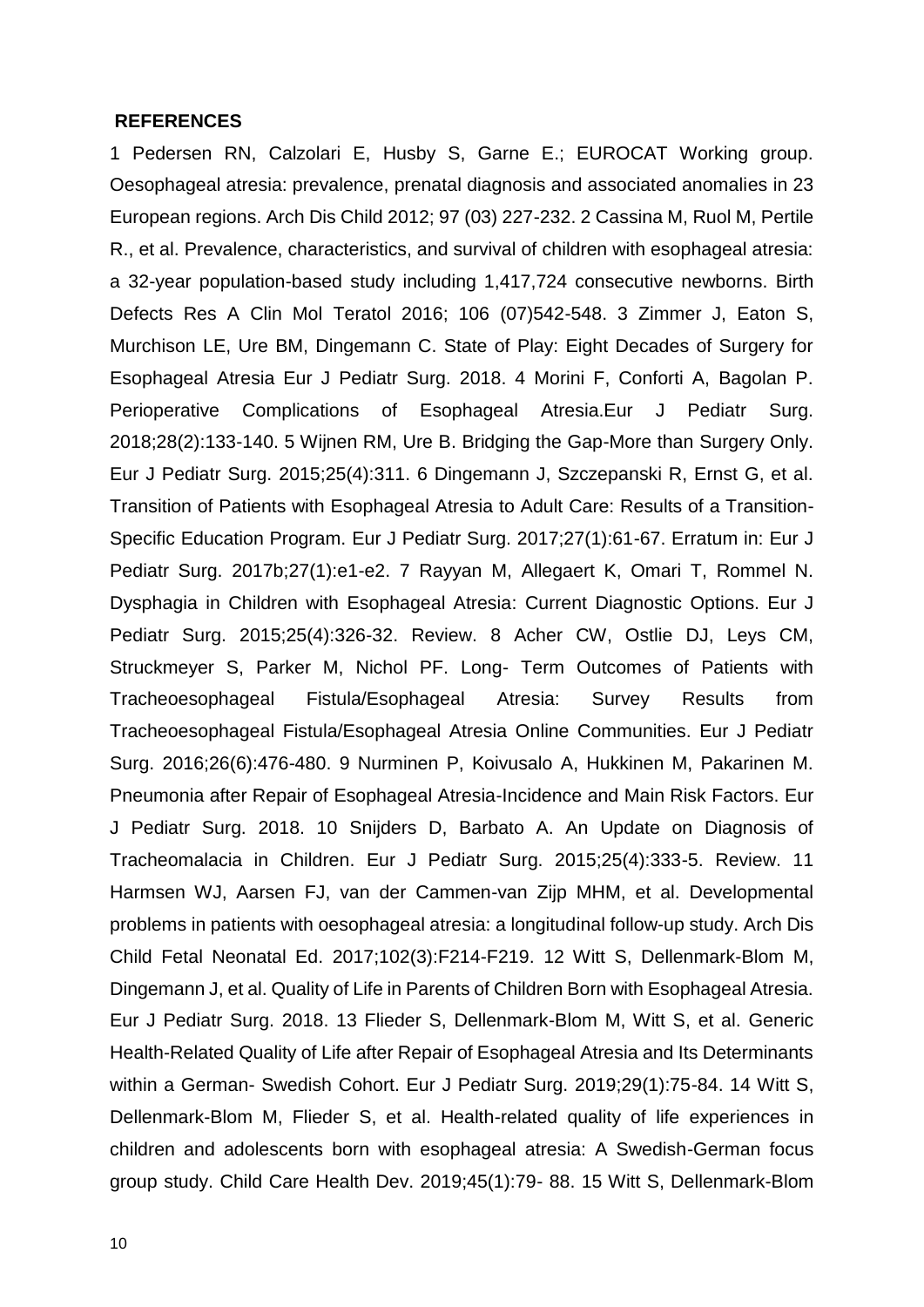M, Dingemann J, Dingemann C, Ure BM, Gomez B, Bullinger M, Quitmann J. Quality of Life in Parents of Children Born with Esophageal Atresia. Eur J Pediatr Surg. 2018. 16 Rozensztrauch A, Śmigiel R, Patkowski D. Congenital Esophageal Atresia- Surgical Treatment Results in the Context of Quality of Life. Eur J Pediatr Surg. 2018. 17 Vergouwe FW, IJsselstijn H, Wijnen RM, Bruno MJ, Spaander MC. Screening and Surveillance in Esophageal Atresia Patients: Current Knowledge and Future Perspectives. Eur J Pediatr Surg. 2015;25(4):345-52. 8 Zani A, Eaton S, Hoellwarth ME, et al. International survey on the management of esophageal atresia. Eur J Pediatr Surg. 2014;24(1):3-8. 19 Krishnan U, Mousa H, Dall'Oglio L, et al. ESPGHAN-NASPGHAN Guidelines for the Evaluation and Treatment of Gastrointestinal and Nutritional Complications in Children With Esophageal Atresia-Tracheoesophageal Fistula. J Pediatr Gastroenterol Nutr. 2016 ;63(5):550-570. 20 Lal D, Miyano G, Juang D, Sharp NE, St Peter SD. Current patterns of practice and technique in the repair of esophageal atresia and tracheoesophageal fistua: an IPEG survey. J Laparoendosc Adv Surg Tech A. 2013;23(7):635-8. 21 Dingemann C, Ure B, Dingemann J. Thoracoscopic procedures in pediatric surgery: what is the evidence? Eur J Pediatr Surg. 2014;24(1):14-9. 22 Available at: https://ern-ernica.eu/about/europeanreference-networks/. Accessed February 25, 2019. 23 Wijnen R, Anzelewicz SM, Petersen C, Czauderna P. European Reference Networks: Share, Care, and Cure-Future or Dream? Eur J Pediatr Surg. 2017;27(5):388-394. 24 Rolle U. Centralization of Pediatric Surgery: European Perspective. Eur J Pediatr Surg. 2017;27(5):387. 25 Pakarinen M, Bjørland K, Qvist N, Wester T. Centralized Pediatric Surgery in the Nordic Countries: A Role Model for Europe? Eur J Pediatr Surg. 2017;27(5):395-398. 26 Héon-Klin V. European Reference networks for rare diseases: what is the conceptual framework? Orphanet J Rare Dis. 2017;12(1):137. 27 Available at: http://www.we-are-eat.org/. Accessed February 25, 2019. 28 Svoboda E, Fruithof J, Widenmann-Grolig A, et al. A patient led, international study of long term outcomes of esophageal atresia: EAT 1. J Pediatr Surg. 2018;53(4):610-615. 29 Harris PA, Taylor R, Thielke R, Payne J, Gonzalez N, Conde JG. Research electronic data capture (REDCap)--a metadata-driven methodology and workflow process for providing translational research informatics support. Journal of biomedical informatics 2009; 42: 377-381 30 OCEBM Levels of Evidence Working Group. Levels of Evidence (March 2009)". Oxford Centre for Evidence-Based Medicine. Available at: http://www.cebm.net/index.aspx?o1/41025 31 Available at: www.voxvote.com.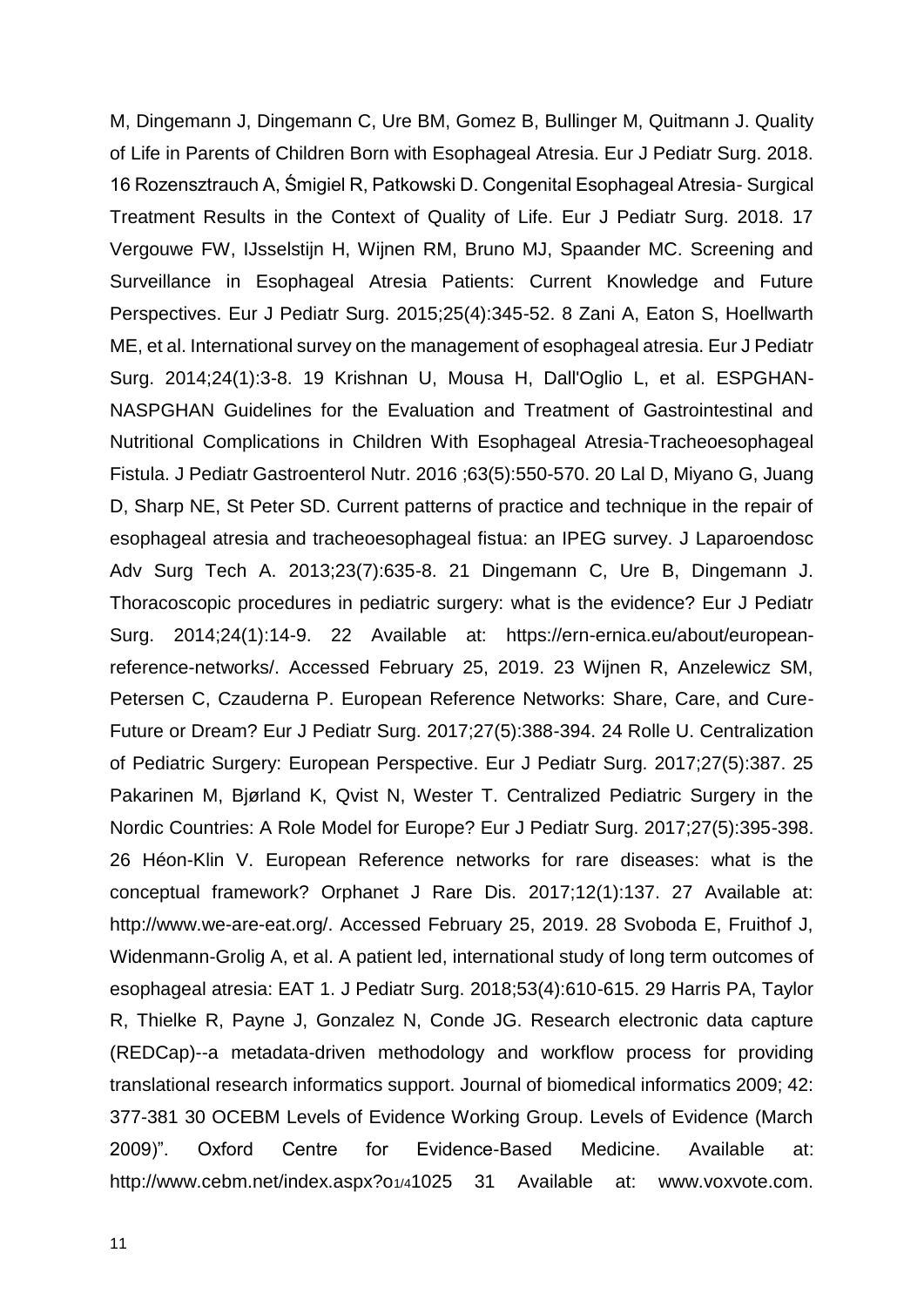Accessed February 25, 2019. 32 Askarpour S, Peyvasteh M, Ashrafi A, Dehdashtian M, Malekian A, Aramesh MR. Muscle-sparing versus standard posterolateral thoracotomy in neonates with esophageal atresia. Arq Bras Cir Dig. 2018;31(2):e1365. 33 Upadhyaya VD, Gangopadhyaya AN, Gopal SC, et al. Is ligation of azygos vein necessary in primary repair of tracheoesophageal fistula with esophageal atresia? Eur J Pediatr Surg. 2007;17(4):236-40. 34 Sharma S, Sinha SK, Rawat JD, Wakhlu A, Kureel SN, Tandon R. Azygos vein preservation in primary repair of esophageal atresia with tracheoesophageal fistula. Pediatr Surg Int. 2007;23(12):1215-8. 35 Bishay M, Giacomello L, Retrosi G, et al. Hypercapnia and acidosis during open and thoracoscopic repair of congenital diaphragmatic hernia and esophageal atresia: results of a pilot randomized controlled trial. Ann Surg. 2013;258(6):895-900. 36 Vaghela MM, Mahajan JK, Sundram J, Bhardwaj N, Rao KL. Role of glycopyrrolate in healing of anastomotic dehiscence after primary repair of esophageal atresia in a low resource setting - A randomized controlled study. J Pediatr Surg. 2017 ;52(3):420- 423. 37 Cantinotti M, Hegde S, Bell A, Razavi R. Diagnostic role of magnetic resonance imaging in identifying aortic arch anomalies. Congenit Heart Dis. 2008;3(2):117-23. 38 Bagolan P, Valfrè L, Morini F, Conforti A. Long-gap esophageal atresia: tractiongrowth and anastomosis - before and beyond. Dis Esophagus. 2013;26(4):372-9. 39 Gross ER, Reichstein A, Gander JW, Stolar CJ, Coran AG, Cowles RA. The role of fiberoptic endoscopy in the evaluation and management of long gap isolated esophageal atresia. Pediatr Surg Int. 2010;26(12):1223-7. 40 Shieh HF, Smithers CJ, Hamilton TE, et al. Posterior Tracheopexy for Severe Tracheomalacia Associated with Esophageal Atresia (EA): Primary Treatment at the Time of Initial EA Repair versus Secondary Treatment. Front Surg. 2018;4:80. 41 Tytgat SHAJ, van Herwaarden-Lindeboom MYA, van Tuyll van Serooskerken ES, van der Zee DC. Thoracoscopic posterior tracheopexy during primary esophageal atresia repair: a new approach to prevent tracheomalacia complications. J Pediatr Surg. 2018;53(7):1420-1423. 42 Council of Europe. Developing a methodology for drawing up guidelines on best medical practice- Recommendation Rec(2001)13 and explanatory memorandum, Council of Europe Publishing, Strasbourg (2002). 43 De Boeck K, Castellani C, Elborn JS; ECFS Board. Medical consensus, guidelines, and position papers: a policy for the ECFS. J Cyst Fibros. 2014;13(5):495-8. 44 Cenzato M, Boccardi E, Beghi E, et al. European consensus conference on unruptured brain AVMs treatment (Supported by EANS, ESMINT, EGKS, and SINCH). Acta Neurochir (Wien). 2017;159(6):1059-1064.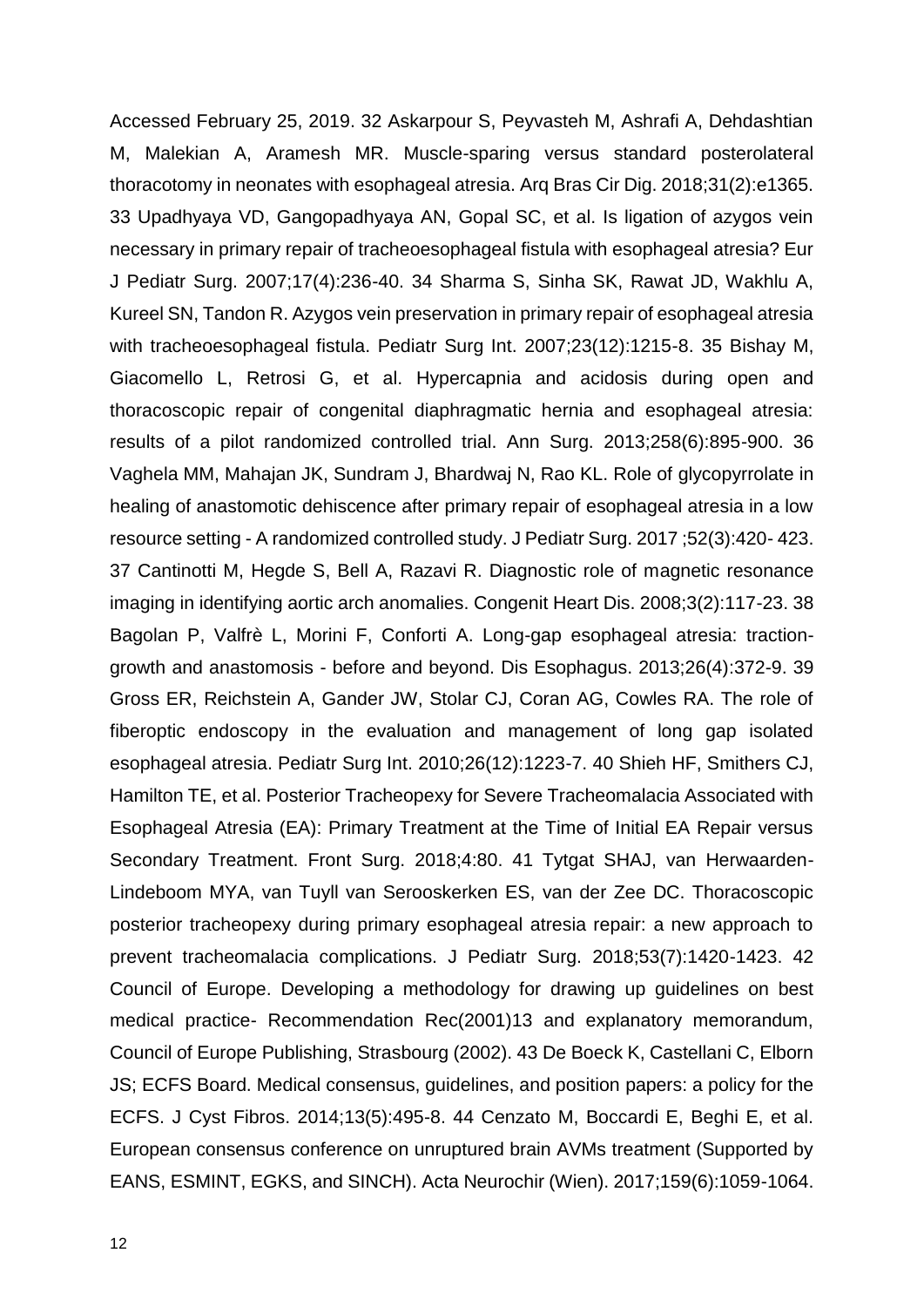45 Jeyarajah DR, Berman RS, Doyle MB, et al. Consensus Conference on North American Training in Hepatopancreaticobiliary Surgery: A Review of the Conference and Presentation of Consensus Statements. Am J Transplant. 2016;16(4):1086-93. 46 Goldstein B, Giroir B, Randolph A; International Consensus Conference on Pediatric Sepsis. International pediatric sepsis consensus conference: definitions for sepsis and organ dysfunction in pediatrics. Pediatr Crit Care Med. 2005;6(1):2-8.Review. 47 Galli E, Neri I, Ricci G, et al. Consensus Conference on Clinical Management of pediatric Atopic Dermatitis. Ital J Pediatr. 2016;42:26. Review. 48 Zani-Ruttenstock E, Zani A, Bullman E, Lapidus-Krol E, Pierro A. Are paediatric operations evidence based? A prospective analysis of general surgery practice in a teaching paediatric hospital. Pediatr Surg Int. 2015;31(1):53-9. 49 Sackett DL, Rosenberg WM, Gray JA, Haynes RB, Richardson WS. Evidence based medicine: what it is and what it isn't. BMJ. 1996;312(7023):71-2. 50 Hardin WD Jr, Stylianos S, Lally KP. Evidence-based practice in pediatric surgery. J Pediatr Surg. 1999;34(5):908-12. 51 Ostlie DJ, St Peter SD. The current state of evidence-based pediatric surgery. J Pediatr Surg. 2010;45(10):1940-6. Review. 52 Dingemann J, Ure BM. Systematic review of level 1 evidence for laparoscopic pediatric surgery: do our procedures comply with the requirements of evidence-based medicine? Eur J Pediatr Surg. 2013;23(6):474-9. Review. 53 Dingemann C, Ure BM. Minimally invasive repair of esophageal atresia: an update. Eur J Pediatr Surg. 2013;23(3):198-203. Review. 54 Bastard F, Bonnard A, Rousseau V, et al. Thoracic skeletal anomalies following surgical treatment of esophageal atresia. Lessons from a national cohort. J Pediatr Surg. 2018;53(4):605- 609. 55 Wei S, Saran N, Emil S. Musculoskeletal deformities following neonatal thoracotomy: long- term follow-up of an esophageal atresia cohort. J Pediatr Surg. 2017;52(12):1898-1903. 56 Lawal TA, Gosemann JH, Kuebler JF, Glüer S, Ure BM. Thoracoscopy versus thoracotomy improves midterm musculoskeletal status and cosmesis in infants and children. Ann Thorac Surg. 2009;87(1):224-8. 57 Wu Y, Kuang H, Lv T, Wu C. Comparison of clinical outcomes between open and thoracoscopic repair for esophageal atresia with tracheoesophageal fistula: a systematic review and meta-analysis. Pediatr Surg Int. 2017;33(11):1147-1157. 58 Yang YF, Dong R, Zheng C, et al. Outcomes of thoracoscopy versus thoracotomy for esophageal atresia with tracheoesophageal fistula repair: A PRISMA-compliant systematic review and metaanalysis. Medicine (Baltimore). 2016;95(30):e4428. 59 Costerus S, Vlot J, van Rosmalen J, Wijnen R, Weber F. Effects of Neonatal Thoracoscopic Surgery on Tissue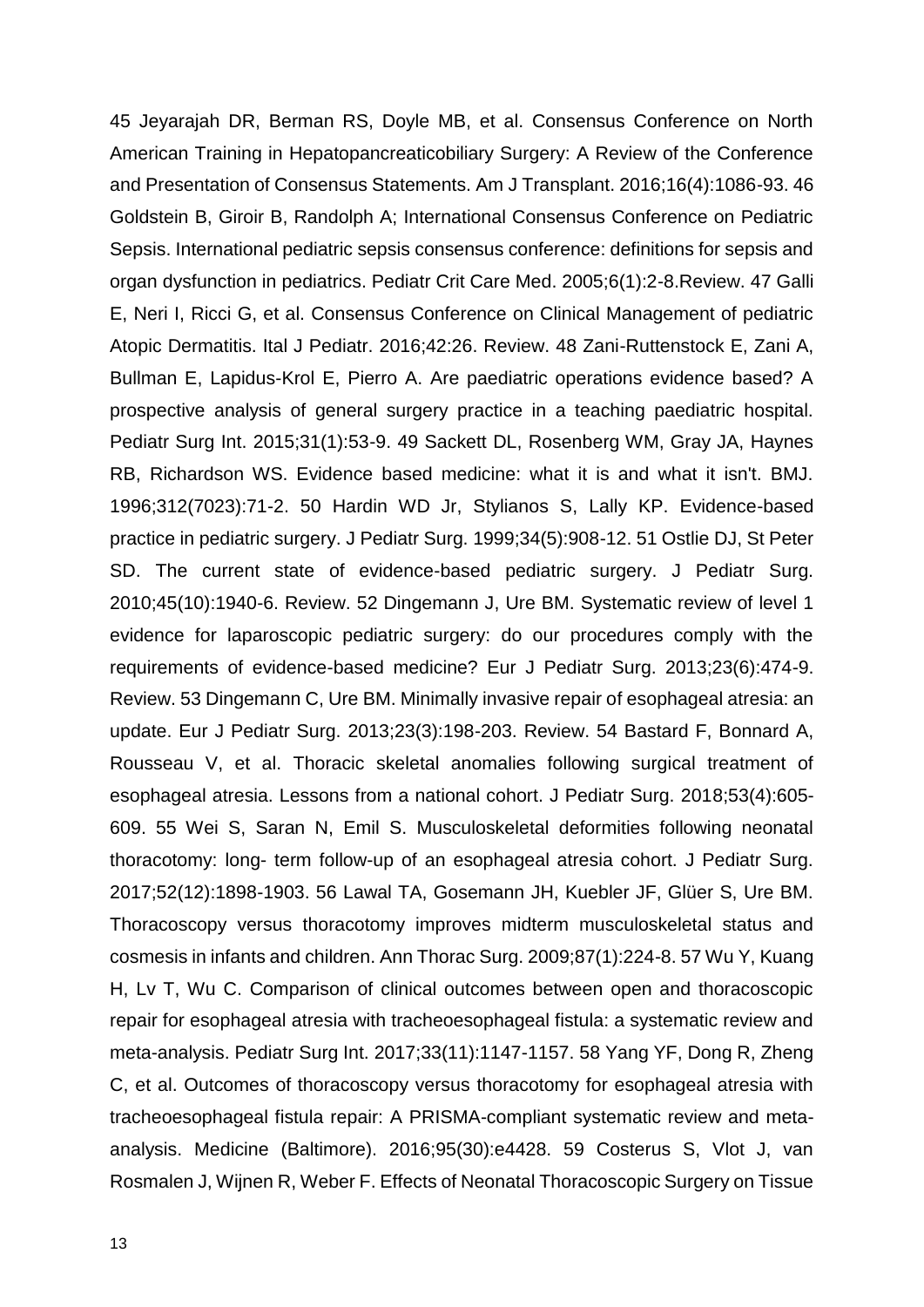Oxygenation: A Pilot Study on (Neuro-) Monitoring and Outcomes. Eur J Pediatr Surg. 2017. 60 Tytgat SH, van Herwaarden MY, Stolwijk LJ, et al. Neonatal brain oxygenation during thoracoscopic correction of esophageal atresia. Surg Endosc. 2016;30(7):2811-7. 61 Zani A, Lamas-Pinheiro R, Paraboschi I, et al. Intraoperative acidosis and hypercapnia during thoracoscopic repair of congenital diaphragmatic hernia and esophageal atresia/tracheoesophageal fistula. Paediatr Anaesth. 2017;27(8):841-848. 62 Soliman HA, Faure C, Berubé G, Mac-Thiong JM, Barchi S, Parent S. Prevalence and natural history of scoliosis and associated congenital vertebral anomalies in patients operated for esophageal atresia with or without tracheoesophageal fistula. J Pediatr Surg. 2018. 63 Zhao R, Li K, Shen C, Zheng S. The outcome of conservative treatment for anastomotic leakage after surgical repair of esophageal atresia. J Pediatr Surg. 2011; 46: 2274-8. 64 Zhu H, Shen C, Xiao X, Dong K, Zheng S. Reoperation for anastomotic complications of esophageal atresia and tracheoesophageal fistula. J Pediatr Surg. 2015;50(12):2012-5. 65 Soong C, Daub S, Lee J, et al. Development of a checklist of safe discharge practices for hospital patients. J Hosp Med. 2013;8(8):444-9.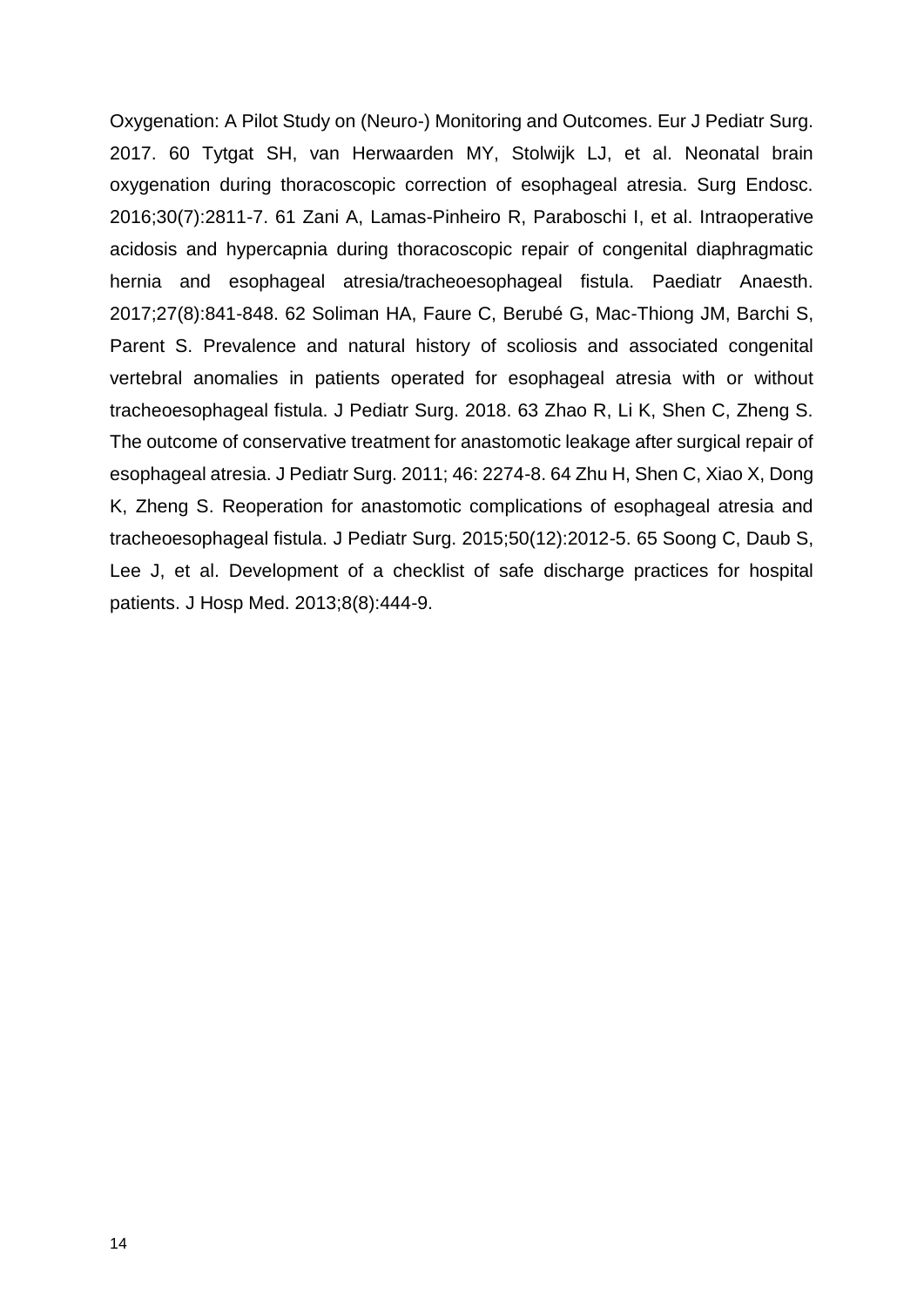**Figure 1: CEBM Level of Evidence of articles considered as relevant for the consensus statements§** §In accordance with the Oxford CEBM Levels of Evidence as published in 2009 [30]



### **Table 1a: Diagnostic procedures in patients with suspected esophageal atresia**

|   | <b>DIAGNOSTICS</b>                                                                                                                                     | <b>Consensus</b> | $\frac{0}{2}$ | <b>Votes</b> | <b>Median</b><br>[range] |
|---|--------------------------------------------------------------------------------------------------------------------------------------------------------|------------------|---------------|--------------|--------------------------|
|   | A nasogastric tube 10Fr or larger (modified for preterm infants) should be<br>routinely inserted as a diagnostic procedure in cases with suspected EA. |                  | 100           | 15/15        | $9 [7-9]$                |
| 2 | A thoracoabdominal X-ray should be routinely performed as a preoperative<br>diagnostic procedure.                                                      |                  | 100           | 15/15        | $9[8-9]$                 |
| 3 | An ultrasound of the abdomen (including kidney/urinary tract) should be<br>routinely performed as a preoperative diagnostic procedure.                 |                  | 40            | 6/15         | $3[1-9]$                 |
| 4 | An ultrasound of the spine should be routinely performed as a preoperative<br>diagnostic procedure.                                                    |                  | 6.7           | 1/15         | $1$ [1-9]                |
| 5 | Echocardiography should be routinely performed as a preoperative diagnostic<br>procedure, especially to exclude a right descending aorta.              |                  | 100           | 15/15        | $9 [7-9]$                |
| 6 | A contrast-study of the upper esophageal pouch should be routinely performed<br>as a preoperative diagnostic procedure.                                |                  | 13.3          | 2/15         | $1$ [1-9]                |

#### **Table 1b:**

#### **Preoperative management of patients with esophageal atresia after confirmation of the diagnosis before transfer to the operation theatre**

|    | <b>PREOPERATIVE MANAGEMENT</b>                                                                                                                  | <b>Consensus</b> | $\frac{9}{6}$ | <b>Votes</b> | <b>Median</b><br>[range] |
|----|-------------------------------------------------------------------------------------------------------------------------------------------------|------------------|---------------|--------------|--------------------------|
|    | A replogle tube should be routinely placed into the upper esophageal pouch to<br>allow continuous low pressure suction.                         |                  | 100           | 15/15        | $9[6-9]$                 |
| 8  | Preoperative antibiotic prophylaxis should be routinely administered as soon<br>as the diagnosis is established.                                |                  | 13.3          | 2/15         | $2$ [1-9]                |
| 9  | Spontaneous breathing should routinely be favoured.                                                                                             |                  | 100           | 15/15        | $9[9-9]$                 |
| 10 | If assisted ventilation is required, preference should be given to intubation<br>rather than to non-invasive ventilation.                       |                  | 100           | 15/15        | $9[8-9]$                 |
| 11 | Tracheobronchoscopy under spontaneous breathing should be performed<br>preoperatively to evaluate tracheomalacia.                               |                  | 53.3          | 8/15         | $6[2-9]$                 |
| 12 | A central venous line should be routinely placed preoperatively.                                                                                |                  | 14.3          | 2/14         | $2[1-7]$                 |
| 13 | An arterial line should be routinely placed preoperatively.                                                                                     |                  | 7.1           | 1/14         | $1$ [1-8]                |
| 14 | During preoperative counselling parents should be routinely informed about<br>different surgical options such as open and thoracoscopic repair. |                  | 94.4          | 17/18        | $9 [2-9]$                |

#### **Table 1c:**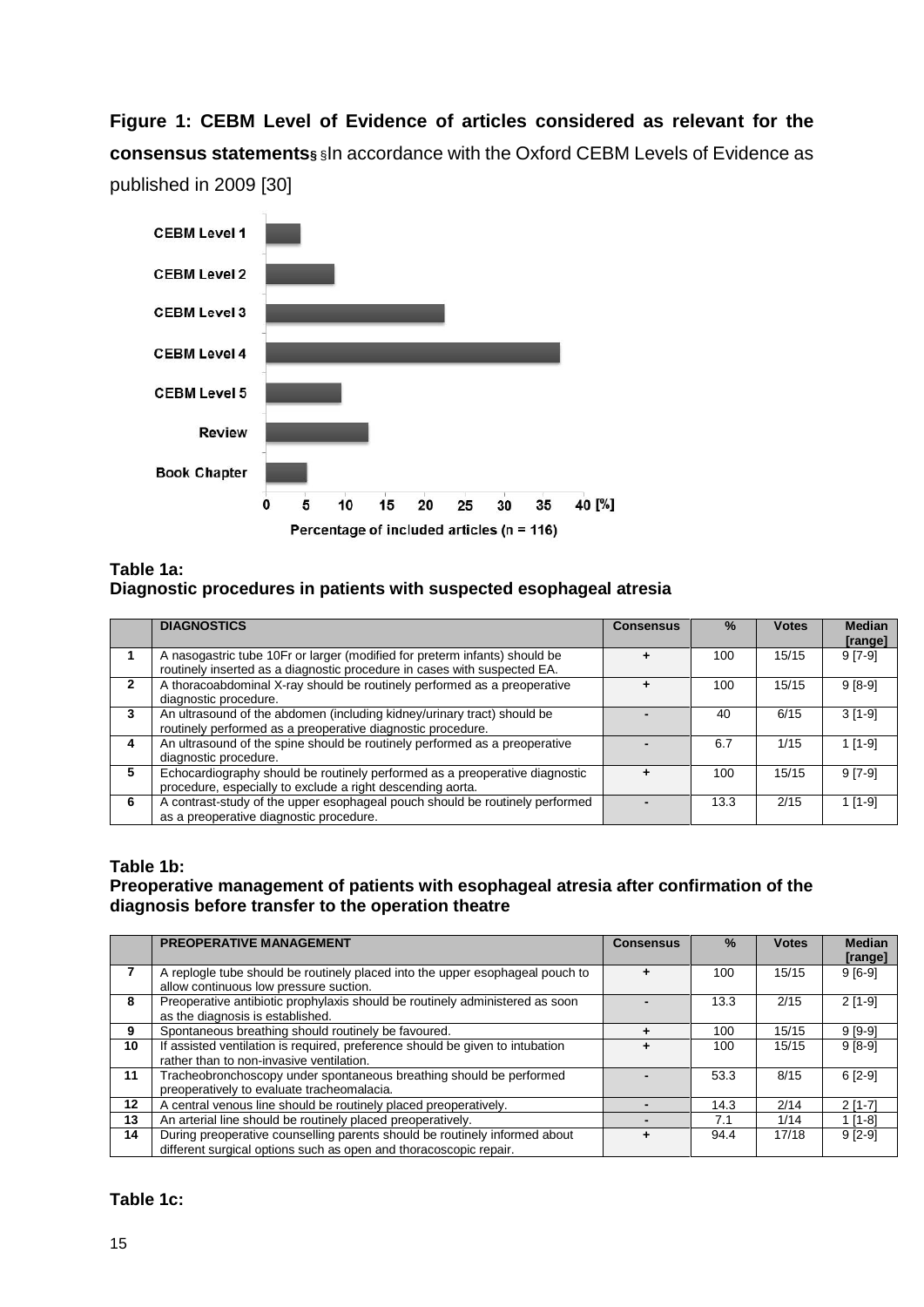# **Operative management of patients with esophageal atresia**

|                 | <b>OPERATIVE MANAGEMENT</b>                                                                                       | <b>Consensus</b>     | %    | <b>Votes</b> | <b>Median</b>       |
|-----------------|-------------------------------------------------------------------------------------------------------------------|----------------------|------|--------------|---------------------|
| 15              | A stable neonate with EA should preferably be operated during working hours                                       | ٠                    | 94.4 | 17/18        | [range]<br>$9[3-9]$ |
| 16              | during the week.<br>Antibiotics should be routinely administered perioperatively.                                 | $\ddot{\phantom{1}}$ | 100  | 14/14        | $9[8-9]$            |
| 17              | A central venous line should be placed before the operation.                                                      | $\ddot{}$            | 93.3 | 14/15        | $9[1-9]$            |
| $\overline{18}$ | An arterial line should be placed before the operation.                                                           |                      | 78.8 | 11/14        | $8[1-9]$            |
| 19              | Tracheoscopy should be routinely performed before the operation to evaluate                                       | $\ddot{}$            | 94.1 | 16/17        | $9[2-9]$            |
|                 | the fistula(s) and other tracheolaryngeal pathology.                                                              | $\ddot{}$            |      |              |                     |
| 20              | Horizontal or vertical or U-shaped (Bianchi) approaches (skin incision) are                                       | $\ddot{\phantom{1}}$ | 100  | 15/15        | $9[7-9]$            |
|                 | viable approaches for conventional thoracotomy.                                                                   |                      |      |              |                     |
| 21              | Muscle-sparing approach is the recommended approach for conventional                                              | $\ddot{\phantom{1}}$ | 100  | 15/15        | $9[8-9]$            |
|                 | thoracotomy.                                                                                                      |                      |      |              |                     |
| 22              | Entry through the 4 <sup>th</sup> intercostal space is the recommended approach for                               | $\ddot{\phantom{1}}$ | 100  | 14/14        | $9[7-9]$            |
|                 | conventional thoracotomy.                                                                                         |                      |      |              |                     |
| 23              | The extrapleural approach is the preferred approach for thoracotomy.                                              | ٠                    | 92.9 | 13/14        | $9[5-9]$            |
| 24              | In cases with suspected right descending aorta, a right-sided thoracic                                            | $\ddot{}$            | 76.9 | 10/13        | $8[1-9]$            |
|                 | approach is the first option.                                                                                     |                      |      |              |                     |
| 25              | The azygos vein should be preserved whenever possible.                                                            | ÷.                   | 71.4 | 10/14        | $6.5$ [2-9]         |
| 26              | The tracheoesophageal fistula should preferably be closed by transfixing                                          | $\ddot{}$            | 100  | 14/14        | $9[6-9]$            |
|                 | suture.                                                                                                           |                      |      |              |                     |
| 27              | The esophageal anastomosis should be preferably performed with absorbable                                         | $\ddot{+}$           | 85.7 | 12/14        | $8[1-9]$            |
|                 | sutures.                                                                                                          |                      |      |              |                     |
| 28              | The esophageal anastomosis should be preferably performed with interrupted                                        | $\ddot{}$            | 100  | 14/14        | $9[6-9]$            |
|                 | sutures.                                                                                                          |                      |      |              |                     |
| 29              | A transanastomotic tube should be routinely inserted.                                                             | $\ddot{}$            | 80   | 12/15        | $8[1-9]$            |
| 30              | A chest drain should be routinely placed.                                                                         |                      | 21.4 | 3/14         | $1$ [1-9]           |
| 31              | The thoracoscopic approach is a viable option.                                                                    | ÷                    | 87.5 | 14/16        | $9[5-9]$            |
| 32              | The thoracoscopic approach should be only performed if suitable expertise is                                      | $\ddot{}$            | 100  | 17/17        | $9[6-9]$            |
|                 | available.                                                                                                        |                      |      |              |                     |
| 33              | The thoracoscopic approach offers the advantage of magnification compared                                         | $\ddot{\phantom{1}}$ | 92.9 | 13/14        | $9[5-9]$            |
|                 | to the conventional approach.                                                                                     |                      |      |              |                     |
| 34              | The thoracoscopic approach offers the advantage of faster recovery compared                                       | $\overline{a}$       | 53.3 | 8/15         | $6[1-9]$            |
|                 | to the conventional approach.                                                                                     |                      |      |              |                     |
| 35              | The thoracoscopic approach offers the advantage of better cosmesis                                                | $\ddot{}$            | 94.1 | 16/17        | $9[5-9]$            |
| 36              | compared to the conventional approach.<br>The thoracoscopic approach offers the advantage of less musculoskeletal |                      | 86.7 | 13/15        | $8[5-9]$            |
|                 | sequelae compared to the conventional approach.                                                                   | $\ddot{}$            |      |              |                     |
| 37              | The maximum insufflation pressure of $CO2$ during thoracoscopy should not                                         | $\ddot{}$            | 100  | 14/14        | $9[6-9]$            |
|                 | exceed 5 mmHg.                                                                                                    |                      |      |              |                     |
| 38              | Maximum duration of thoracoscopic operation should be 3 hours.                                                    | ÷                    | 92.9 | 13/14        | $8[4-9]$            |
| 39              | The thoracoscopic approach has the disadvantage of longer operative time                                          | $\ddot{+}$           | 92.9 | 13/14        | $7.5 [2-9]$         |
|                 | compared to the conventional approach.                                                                            |                      |      |              |                     |
| 40              | The thoracoscopic approach has a negative pathophysiological impact                                               |                      | 30.8 | 4/13         | $5[1-7]$            |
|                 | (acidosis, cerebral oxygenation impairment) compared to the conventional                                          |                      |      |              |                     |
|                 | approach.                                                                                                         |                      |      |              |                     |
| 41              | The thoracoscopic approach has the disadvantage of a higher complication                                          |                      | 35.7 | 5/14         | $3.5$ [1-8]         |
|                 | rate compared to the conventional approach.                                                                       |                      |      |              |                     |
| 42              | There is no place for routine fundoplication in patients with EA during the initial                               | $\ddot{\phantom{1}}$ | 100  | 18/18        | $9[8-9]$            |
|                 | operation.                                                                                                        |                      |      |              |                     |

## **Table 1d: Postoperative management of patients with esophageal atresia**

|    | <b>POSTOPERATIVE MANAGEMENT</b>                                                                                                                        | <b>Consensus</b> | %    | <b>Votes</b> | <b>Median</b><br>[range] |
|----|--------------------------------------------------------------------------------------------------------------------------------------------------------|------------------|------|--------------|--------------------------|
| 43 | Postoperative ventilation and relaxation should not be routine and should be<br>reserved for selected patients such as those with tension anastomosis. |                  | 100  | 14/14        | $9[6-9]$                 |
| 44 | Routine postoperative antibiotic treatment for longer than 24 hours should be<br>recommended.                                                          |                  | 13.3 | 2/15         | $2$ [1-9]                |
| 45 | A postoperative contrast study of the esophagus should be routinely performed<br>before the initiation of oral feeding.                                |                  | 20   | 3/15         | $1$ [1-7]                |
| 46 | Feeding via the transanastomotic tube may be routinely initiated at 24 hours<br>postoperatively.                                                       |                  | 100  | 15/15        | $9 [7-9]$                |
| 47 | Oral feeding may be routinely initiated after 24 hours postoperatively.                                                                                |                  | 100  | 15/15        | $9[6-9]$                 |
| 48 | An anastomotic leakage should be routinely managed with a chest drain.                                                                                 |                  | 92.9 | 13/14        | $8 [2-9]$                |
| 49 | An anastomotic leakage within the first 4 postoperative days may be<br>considered for surgical revision.                                               |                  | 71.4 | 10/14        | $8$ [1-9]                |
| 50 | A contrast study, tracheoscopy and esophagoscopy are necessary to exclude<br>a re-fistula, or missed upper pouch fistula, if suspected.                |                  | 93.8 | 15/16        | $9[3-9]$                 |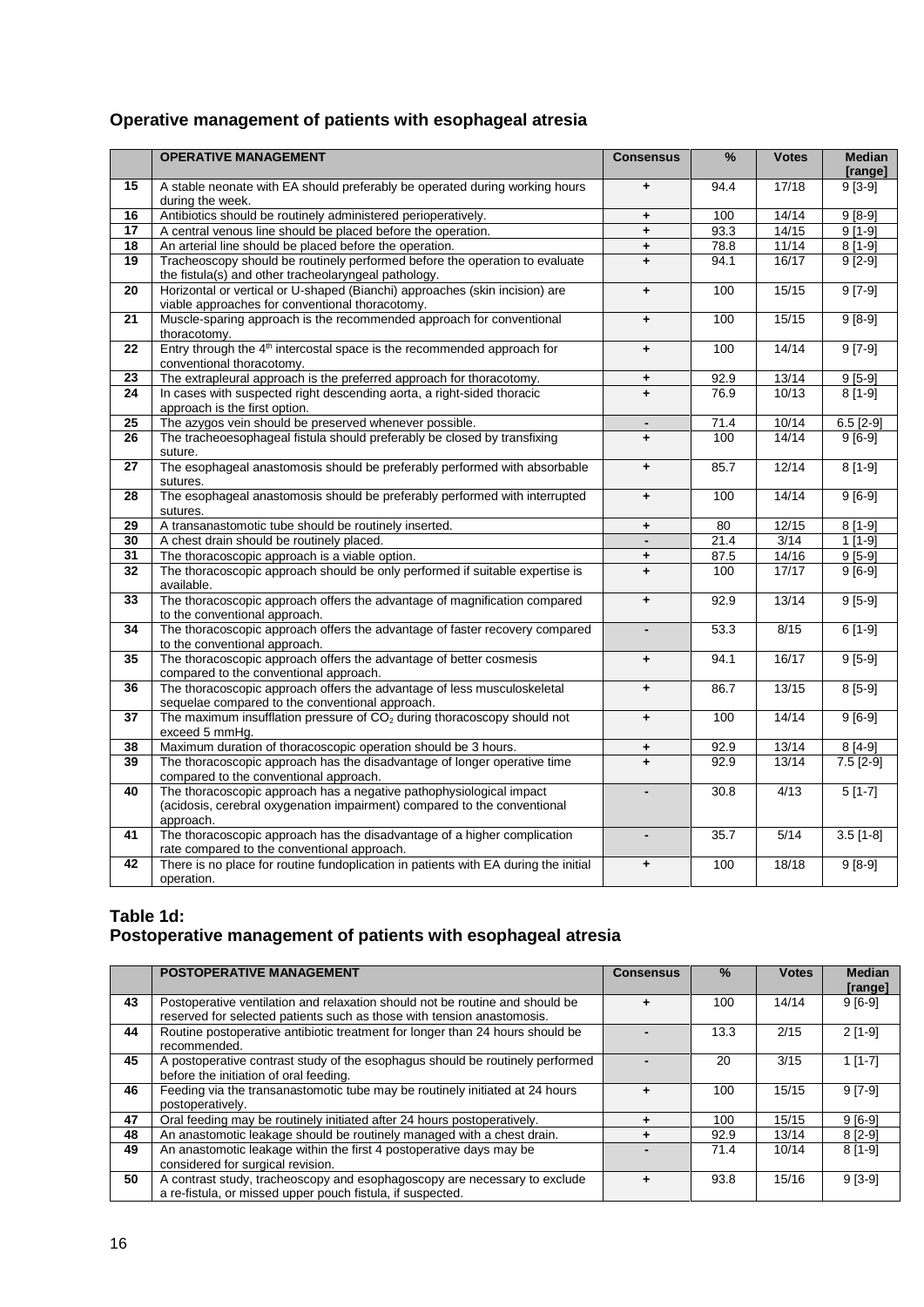| 51 | A re-fistula may be initially managed by either endoscopic or surgical<br>approach.                                                                                                                          | 100 | 14/14 | $9[6-9]$ |
|----|--------------------------------------------------------------------------------------------------------------------------------------------------------------------------------------------------------------|-----|-------|----------|
| 52 | A clinical checklist should be made available including items which should be<br>performed before first discharge (i.e. abdominal and renal ultrasound, re-<br>suscitation training for parents/caregivers). | 100 | 18/18 | $9[9-9]$ |

# **Table 2: Literature meeting the criteria of CEBM Level 1 Evidence§**

| <b>Statement</b>                                                                                                                                                                      | Domain                      | <b>Reference</b>                                         | <b>Study Type</b> |
|---------------------------------------------------------------------------------------------------------------------------------------------------------------------------------------|-----------------------------|----------------------------------------------------------|-------------------|
| The muscle-sparing approach is the recommended approach for<br>conventional thoracotomy.                                                                                              | Operative<br>Management     | Askarpour S et al.,<br>Arg Bras Cir Dig<br>2018 [32]     | <b>RCT</b>        |
| The azygos vein should be preserved whenever possible.                                                                                                                                | Operative<br>Management     | Upadhyaya VD et<br>al., Eur J Pediatr<br>Surg. 2007 [33] | <b>RCT</b>        |
|                                                                                                                                                                                       |                             | Sharma S et al<br>Pediatr Surg Int<br>2007 [34]          | <b>RCT</b>        |
| The thoracoscopic approach has the disadvantage of a negative<br>pathophysiological impact (acidosis, cerebral oxygenation impairment)<br>compared to the conventional open approach. | Operative<br>Management     | Bishay M et al.,<br>Ann Surg 2013<br>$[35]$              | Pilot RCT         |
| An anastomotic leakage within the first 4 postoperative days may be<br>considered for surgical revision.                                                                              | Postoperative<br>Management | Vaghela MM et al.,<br>J Pediatr Surg<br>2017 [36]        | <b>RCT</b>        |

§ In accordance with the Oxford CEBM Levels of Evidence as published in 2009 [30] RCT, randomized controlled trial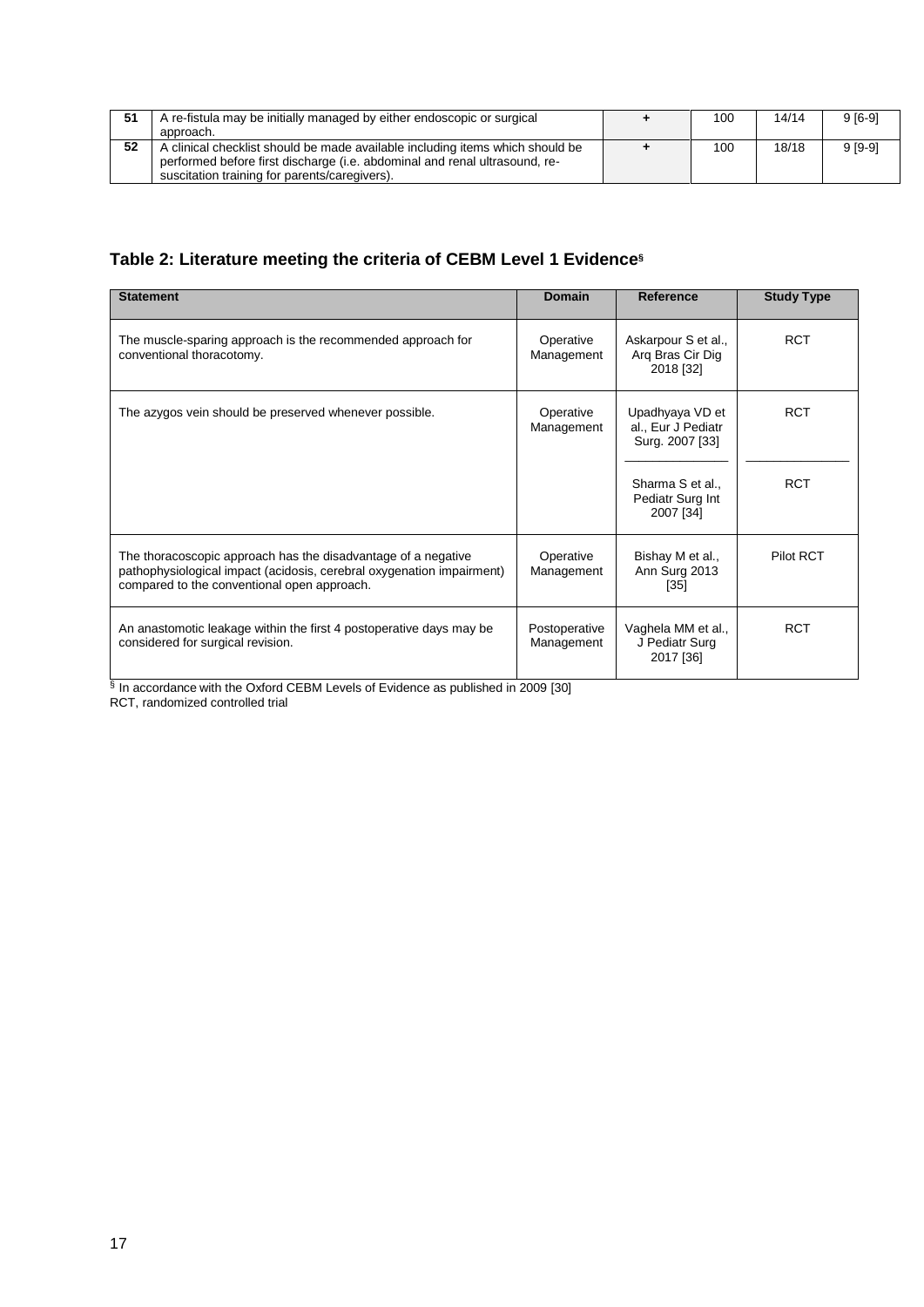#### **Table 3**

**Controversial discussion items leading to exclusion from voting due to inability to formulate a meaningful voting question**

| <b>Domain</b>                   | <b>Discussed item</b>                                                             | <b>Result</b>       |
|---------------------------------|-----------------------------------------------------------------------------------|---------------------|
| <b>Diagnostics</b>              | Role of routine preoperative magnetic<br>resonance imaging (MRI)                  | No.<br>voting       |
| <b>Preoperative Management</b>  | Measurement of the gap length before<br>operation                                 | No.<br>voting       |
| <b>Operative Management</b>     | Routine posterior tracheopexy during primary<br>repair of esophageal atresia      | No.<br>voting       |
| <b>Postoperative Management</b> | Application of glycopyrrolate as a therapeutic<br>option for anastomotic leakage. | <b>No</b><br>voting |
|                                 | Content of a checklist for first discharge                                        | Nο<br>voting        |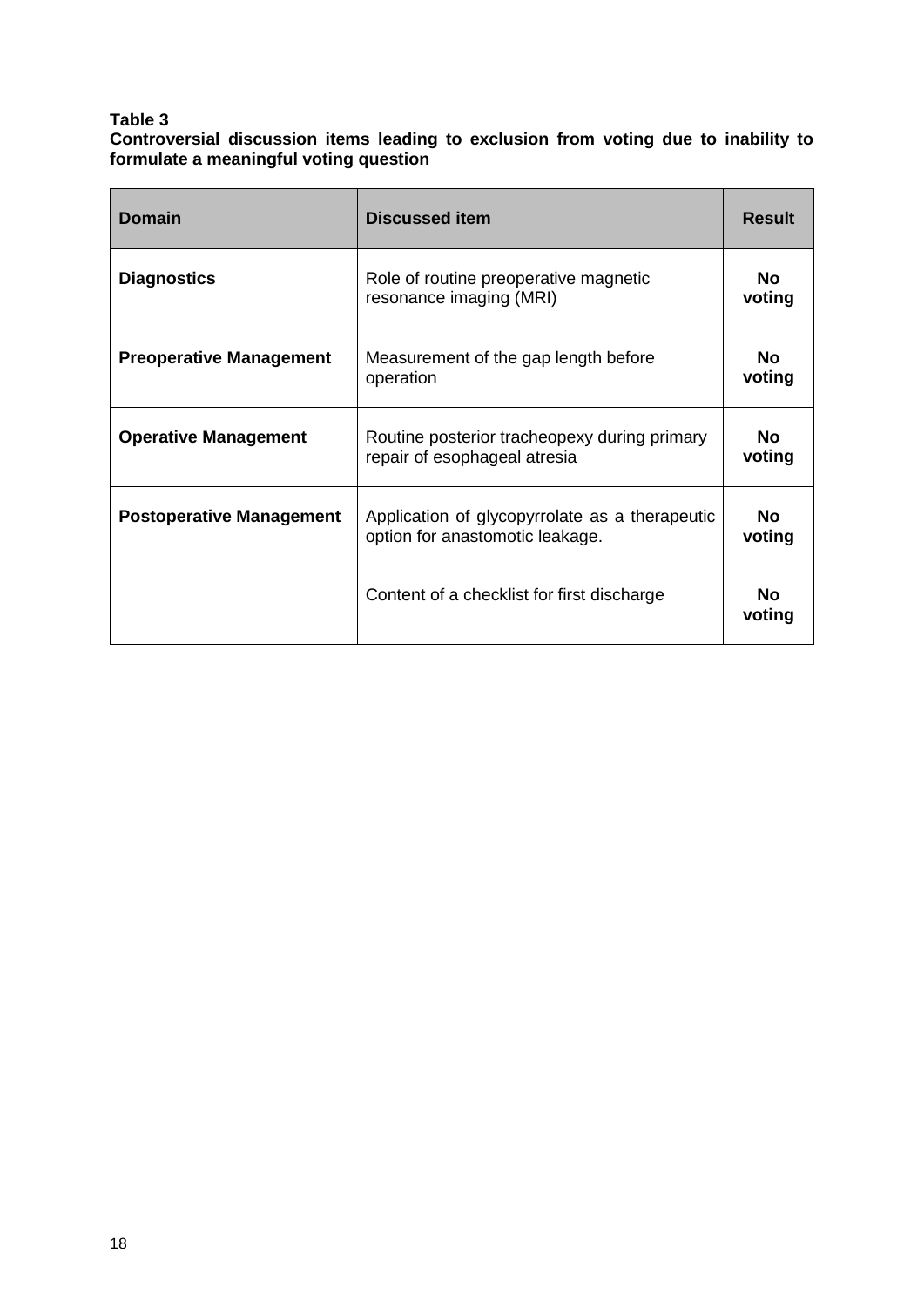# **Supplement - Relevant Literature**

# **Domain** *Diagnostics* (in alphabetical order)

| <b>Reference</b>                                                                                                                                                                                                                                                                                                                                          | Level of Evidence <sup>§</sup> |
|-----------------------------------------------------------------------------------------------------------------------------------------------------------------------------------------------------------------------------------------------------------------------------------------------------------------------------------------------------------|--------------------------------|
| Aguilera-Pujabet M, Gahete JAM, Guillén G, et al. Management of neonates with right-<br>sided aortic arch and esophageal atresia: International survey on IPEG AND ESPES<br>members' experience. J Pediatr Surg. 2018 Oct;53(10):1923-1927.                                                                                                               | 5                              |
| Bradshaw CJ, Thakkar H, Knutzen L, et al. Accuracy of prenatal detection of<br>tracheoesophageal fistula and oesophageal atresia. J Pediatr Surg. 2016;51(8):1268-<br>72                                                                                                                                                                                  | 3                              |
| Broemling N, Campbell F. Anesthetic management of congenital tracheoesophageal<br>fistula. Paediatr Anaesth. 2011;21(11):1092-9.                                                                                                                                                                                                                          | <b>REVIEW</b>                  |
| Cunningham BK, Khromykh A, Martinez AF, Carney T, Hadley DW, Solomon BD.<br>Analysis of renal anomalies in VACTERL association. Birth Defects Res A Clin Mol<br>Teratol. 2014;100(10):801-5.                                                                                                                                                              | 4                              |
| Eghbalian F, Monsef A, Mousavi-Bahar SH. Urinary tract and other associated<br>anomalies in newborns with esophageal atresia. Urol J. 2009 Spring;6(2):123-6.                                                                                                                                                                                             | $\overline{\mathbf{4}}$        |
| Encinas JL, Luis AL, Avila LF, et al. Impact of preoperative diagnosis of congenital<br>heart disease on the treatment of esophageal atresia. Pediatr Surg Int. 2006;22(2):150-<br>3.                                                                                                                                                                     | 3                              |
| Fallon SC, Ethun CG, Olutoye OO, et al. Comparing characteristics and outcomes in<br>infants with prenatal and postnatal diagnosis of esophageal atresia. J Surg Res.<br>2014;190(1):242-5.                                                                                                                                                               | $\overline{3}$                 |
| Garabedian C, Sfeir R, Langlois C et al; French Network on Esophageal Atresia. Does<br>prenatal diagnosis modify neonatal treatment and early outcome of children with<br>esophageal atresia? Am J Obstet Gynecol. 2015;212(3):340.e1-7.                                                                                                                  | $\overline{2}$                 |
| Gedicke MM, Gopal M, Spicer R. A gasless abdomen does not exclude distal<br>tracheoesophageal fistula: the value of a repeat x-ray. J Pediatr Surg. 2007;42(3):576-<br>7.                                                                                                                                                                                 | $\overline{\mathbf{4}}$        |
| Kimble RM, Harding J, Kolbe A. Additional congenital anomalies in babies with gut<br>atresia or stenosis: when to investigate, and which investigation. Pediatr Surg Int.<br>1997;12(8):565-70.                                                                                                                                                           | $\overline{\mathbf{4}}$        |
| Kunisaki SM, Bruch SW, Hirschl RB, Mychaliska GB, Treadwell MC, Coran AG. The<br>diagnosis of fetal esophageal atresia and its implications on perinatal outcome. Pediatr<br>Surg Int. 2014;30(10):971-7.                                                                                                                                                 | $\overline{3}$                 |
| Lautz TB, Mandelia A, Radhakrishnan J. VACTERL associations in children<br>undergoing surgery for esophageal atresia and anorectal malformations: Implications<br>for pediatric surgeons. J Pediatr Surg. 2015;50(8):1245-50.                                                                                                                             | $\overline{\mathbf{4}}$        |
| McDuffie LA, Wakeman D, Warner BW. Diagnosis of esophageal atresia with<br>tracheoesophageal fistula: is there a need for gastrointestinal contrast? J Pediatr.<br>2010;156(5):852.                                                                                                                                                                       | 5                              |
| Parolini F, Bulotta AL, Battaglia S, Alberti D. Preoperative management of children with<br>esophageal atresia: current perspectives. Pediatric Health Med Ther. 2017;8:1-7.                                                                                                                                                                              | <b>REVIEW</b>                  |
| Pedersen RN, Calzolari E, Husby S, Garne E; EUROCAT Working group. Oesophageal<br>atresia: prevalence, prenatal diagnosis and associated anomalies in 23 European<br>regions. Arch Dis Child. 2012;97(3):227-32.                                                                                                                                          | 2                              |
| Soccorso G, England RJ, Godbole PP, Fisher RM, Marven SS. Mind the gap:delayed<br>diagnosis of oesophageal atresia and tracheo-oesophageal fistula due topassage of a<br>nasogastric tube. Arch Dis Child Fetal Neonatal Ed. 2012;97(6):F463-4.                                                                                                           | 5                              |
| Solomon BD, Baker LA, Bear KA, et al. An approach to the identification of anomalies<br>and etiologies in neonates with identified or suspected VACTERL (vertebral defects,<br>anal atresia, tracheo-esophageal fistula with esophageal atresia, cardiac anomalies,<br>renal anomalies, and limb anomalies) association. J Pediatr. 2014;164(3):451-7.e1. | $\overline{3}$                 |
| Spitz, Lewis; National Library of Medicine. Esophageal atresia. Lessons I have learned<br>in a 40-year experience. Journal of pediatric surgery Vol. 41, Iss.10,2006: 1635-1640.                                                                                                                                                                          | 5                              |

§ In accordance with the Oxford CEBM Levels of Evidence as published in 2009 [9]

# **Domain** *Preoperative Management after Confirmation of Diagnosis*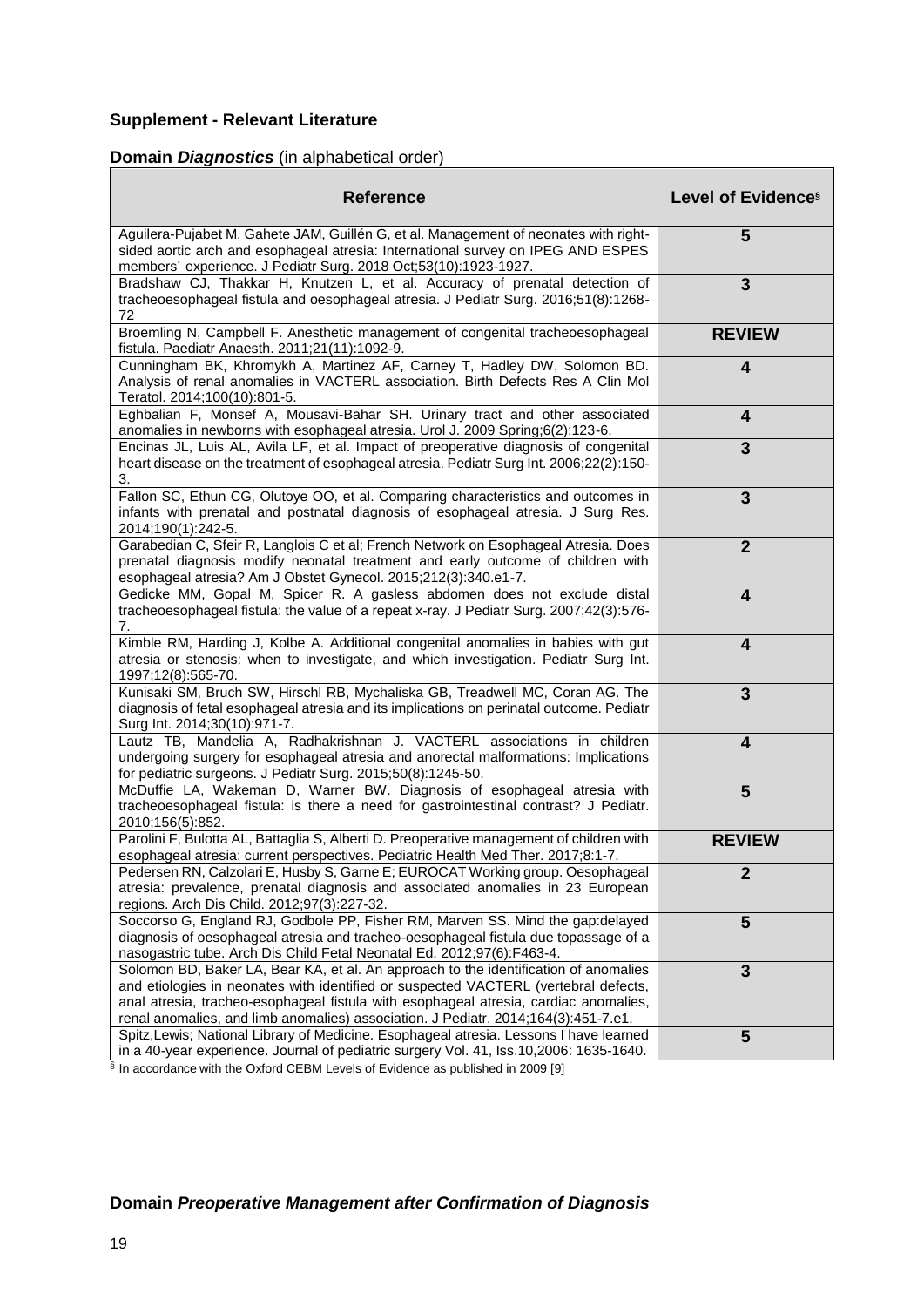# (in alphabetical order)

| <b>Reference</b>                                                                                                                                                                                                                                                                                         | Level of Evidence <sup>§</sup> |
|----------------------------------------------------------------------------------------------------------------------------------------------------------------------------------------------------------------------------------------------------------------------------------------------------------|--------------------------------|
| Alberti D: Esophageal atresia: pre and post-operative management. J Matern Fetal<br>Neonatal Med. 2011;24 Suppl 1:4-6.                                                                                                                                                                                   | <b>REVIEW</b>                  |
| Ares G, Hunter CJ. Central venous access in children: indications, devices, and risks.<br>Curr Opin Pediatr. 2017;29(3):340-346.                                                                                                                                                                         | <b>REVIEW</b>                  |
| Aziz D. Can 'long-gap' esophageal atresia be safely managed at home while awaiting<br>anastomosis? J Pediatr Surg. 2003;38(5):705-8.                                                                                                                                                                     | 4                              |
| Bagolan P, Valfrè L, Morini F, Conforti A. Long-gap esophageal atresia: traction- growth<br>and anastomosis-before and beyond. Dis Esophagus. 2013;26 (4):372-379).                                                                                                                                      | $\overline{\mathbf{4}}$        |
| Bairdain S, Kelly DP, Tan C, et al. High incidence of catheter-associated venous<br>thromboembolic events in patients with long gap esophageal atresia treated with the<br>Foker process. J Pediatr Surg. 2014;49(2):370-3.                                                                              | $\overline{\mathbf{4}}$        |
| Borruto FA, Impellizzeri P, Montalto AS, et al. Thoracoscopy versus thoracotomy for<br>esophageal atresia and tracheoesophageal fistula repair: review of the literature and<br>meta-analysis. Eur J Pediatr Surg. 2012;22(6):415-9.                                                                     | $\mathbf{3}$                   |
| Burge DM, Shah K, Spark P, et al; British Association of Paediatric Surgeons<br>System<br>(BAPS-CASS). Contemporary<br>Anomalies Surveillance<br>Congenital<br>management and outcomes for infants born with oesophageal atresia. Br J Surg.<br>2013;100(4):515-21.                                      | $\overline{2}$                 |
| Conforti A, Morini F, Pietro Bagolan. Difficult esophageal atresia. Trick and treat. Semin<br>Pediatr Surg 2014;23:261-9.                                                                                                                                                                                | <b>REVIEW</b>                  |
| Continent G, Costi D, Stephens P, Beringer R, Davidson A. An audit of anesthetic<br>management and complications of tracheo-esophageal fistula and esophageal atresia<br>repair. Paediatr Anaesth 2012; 22 (03) 268-274.                                                                                 | $\overline{\mathbf{4}}$        |
| Fitzgerald DA. Pro -con debate: "That antibiotic prophylaxis should be used in children<br>with repaired oesophageal atresia and tracheo-oesophageal fistula". Paediatr Respir<br>Rev. 2016;18:58-9.                                                                                                     | <b>REVIEW</b>                  |
| Friedmacher F, Puri P. Delayed primary anastomosis for management of long- gap<br>esophageal atresia: a meta-analysis of complications and long-term out- come. Pediatr<br>Surg Int. 2012;28(9):899-906).                                                                                                | $\overline{\mathbf{4}}$        |
| Golonka NR, Hayashi AH. Early "sham" feeding of neonates promotes oral feeding<br>after delayed primary repair of major congenital esophageal anomalies. Am J Surg.<br>2008;195(5):659-62; discussion 662.                                                                                               | $\overline{\mathbf{4}}$        |
| Kelly DP, Bairdain S, Zurakowski D, et al. Quality improvement program reduces<br>venous thromboembolism in infants and children with long-gap esophageal atresia<br>(LGEA). Pediatr Surg Int. 2016;32(7):691-6.                                                                                         | $\overline{3}$                 |
| Knottenbelt G, Skinner A, Seefelder C. Tracheo-oesophageal fistula (TOF) and<br>oesophageal atresia (OA). Best Pract Res Clin Anaesthesiol 2010; 24 (03) 387-401                                                                                                                                         | <b>REVIEW</b>                  |
| Lal DR, Gadepalli SK, Downard CD, et al.; Midwest Pediatric Surgery Consortium.<br>Challenging surgical dogma in the management of proximal esophageal atresia with<br>distal tracheoesophageal fistula:Outcomes from the Midwest Pediatric Surgery<br>Consortium. J Pediatr Surg. 2018;53(7):1267-1272. | 3                              |
| Lal D, Miyano G. Current patterns of practice and technique in the repair of esophageal<br>atresia and tracheoesophageal fistua: an IPEG survey. J Laparoendosc Adv Surg Tech<br>A. 2013;23(7):635-8.                                                                                                    | 5                              |
| Leung TS, Bayston R, Spitz L. Bacterial colonisation of the upper pouch in neonates<br>with oesophageal atresia. Z Kinderchir. 1986;41(2):78-80                                                                                                                                                          | $\overline{\mathbf{4}}$        |
| Merkus PJ. That antibiotic prophylaxis should be used in children with repaired<br>oesophageal atresia and or trachea-oesophageal fistula - The case in favour. Paediatr<br>Respir Rev. 2016;18:60-1.                                                                                                    | <b>REVIEW</b>                  |
| Replogle RL. Plastic sump catheter for drainage of the proximal pouch. Surgery 54;<br>296 (1963).                                                                                                                                                                                                        | 5                              |
| Rinkel R, Bakx R. Bronchoscopy and Fogarty Balloon Insertion of Distal Tracheo-<br>Oesophageal Fistula for Oesophageal Atresia Repair With Video Illustration. Ann Otol<br>Rhinol Laryngol. 2017;126(1):6-8.                                                                                             | 4                              |
| Sayari AJ, Tashiro J, Wang B, Perez EA, Lasko DS, Sola JE. Weekday vs. weekend<br>repair of esophageal atresia and tracheoesophageal fistula. J Pediatr Surg.<br>2016;51(5):739-42.                                                                                                                      | $\overline{3}$                 |
| Schindler E, Kowald B, Suess H, et al. Catheterization of the radial or brachial artery in<br>neonates and infants. Paediatr Anaesth. 2005;15(8):677-82)                                                                                                                                                 | $\overline{\mathbf{4}}$        |
| Till H. Preoperative Evaluation 163-6, in "Esophageal and Gastric Disorders in Infancy<br>and Childhood". Editors Holger Till, Mike Thomson, John E. Foker, George W. Holcomb<br>III, Khalid M. Khan. 2017 Springer.                                                                                     | <b>BOOK CHAPTER</b>            |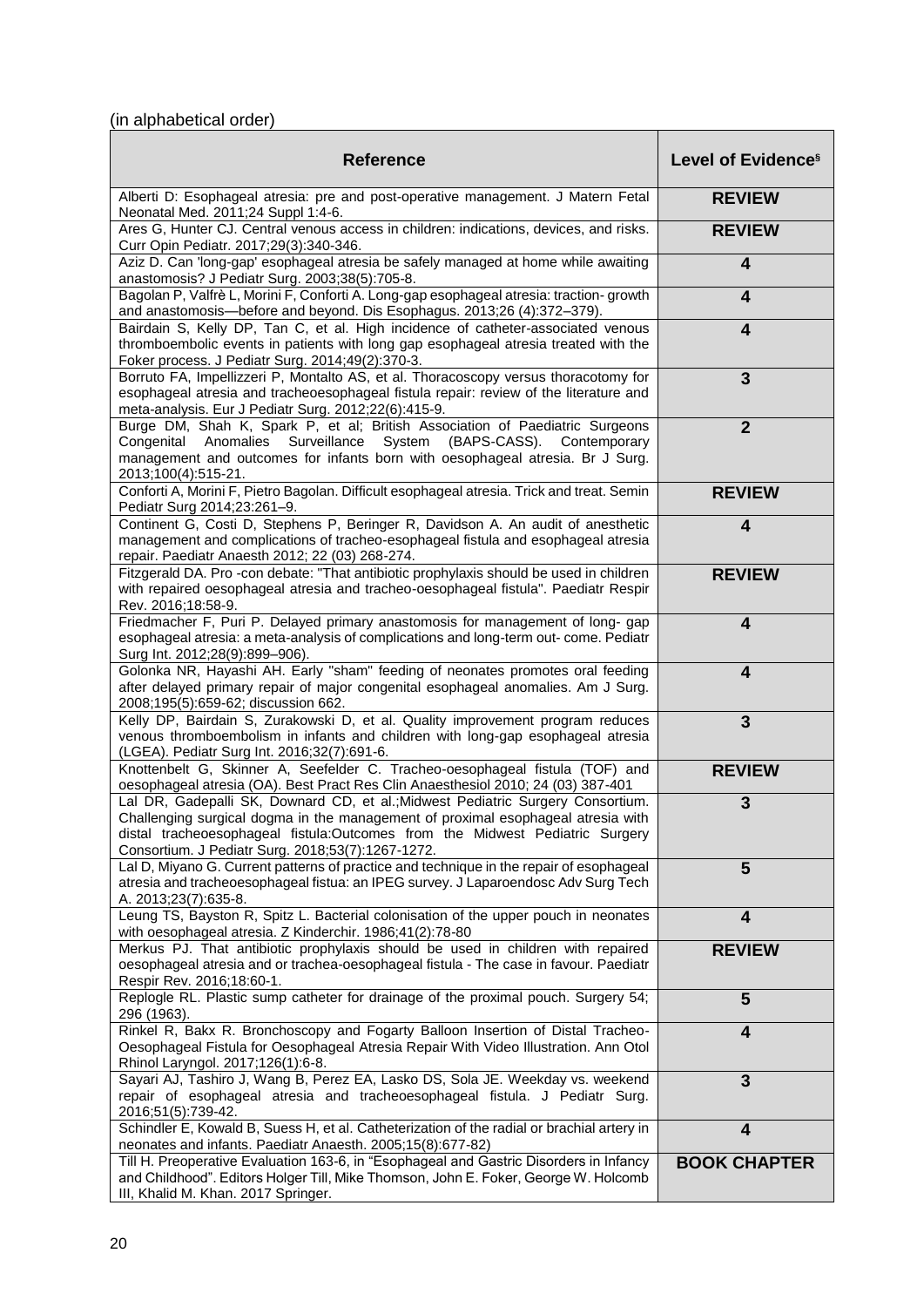| Wang B, Tashiro J, Allan BJ, et al. A nationwide analysis of clinical outcomes among<br>newborns with esophageal atresia and tracheoesophageal fistulas in the United States.<br>J Surg Res. 2014;190(2):604-12.                                    | 2             |
|-----------------------------------------------------------------------------------------------------------------------------------------------------------------------------------------------------------------------------------------------------|---------------|
| Warris A. Prophylactic antibiotics should be used in children with repaired oesophageal<br>atresia and tracheo-oesophageal fistula: The case against. Paediatr Respir Rev.<br>2016;18:62-3.                                                         | <b>REVIEW</b> |
| Wu Y, Kuang H, Lv T, Wu C. Comparison of clinical outcomes between open and<br>thoracoscopic repair for esophageal atresia with tracheoesophageal fistula: a<br>systematic review and meta-analysis. Pediatr Surg Int. 2017;33(11):1147-1157        | 3             |
| Yang YF, Dong R, Zheng C, et al. Outcomes of thoracoscopy versus thoracotomy for<br>esophageal atresia with tracheoesophageal fistula repair: A PRISMA- compliant<br>systematic review and meta-analysis. Medicine (Baltimore). 2016;95(30):e4428.  | 3             |
| Yeung A, Butterworth SA. A comparison of surgical outcomes between in-hours and<br>after- hours tracheoesophageal fistula repairs. J Pediatr Surg. 2015;50(5):805-8.                                                                                | 4             |
| Zani A, Eaton S, Hoellwarth M, et al. International Survey on the Management of<br>Esophageal Atresia. Eur J Pediatr Surg 2014;24:003-8).                                                                                                           | 5             |
| Zani A, Lamas-Pinheiro R, Paraboschi I et al. Intraoperative acidosis and hypercapnia<br>during thoracoscopic repair of congenital diaphragmatic hernia and esophageal<br>atresia/tracheoesophageal fistula. Paediatr Anaesth. 2017;27(8):841-848). | 4             |
| <sup>§</sup> In accordance with the Oxford CEBM Levels of Evidence as published in 2009 [9]                                                                                                                                                         |               |

# **Domain** *Operative Management* (in alphabetical order)

| <b>Reference</b>                                                                                                                                                                                                                                       | Level of Evidence <sup>§</sup> |
|--------------------------------------------------------------------------------------------------------------------------------------------------------------------------------------------------------------------------------------------------------|--------------------------------|
| Aguilera-Pujabet M, Gahete JAM, Guillén G, et al. Management of neonates with right-<br>sided aortic arch and esophageal atresia: International survey on IPEG AND ESPES<br>members' experience. J Pediatr Surg. 2018;53:1923-1927.                    | 5                              |
| Ainsworth SB, McGuire W. Peripherally Inserted Central Catheters vs Peripheral<br>Cannulas for Delivering<br>Parenteral Nutrition in Neonates.<br>JAMA. 2016<br>21;315(23):2612-3.                                                                     | 5                              |
| Alabbad SI, Ryckman J, Puligandla PS, Shaw K, Nguyen LT, Laberge JM. Use of<br>transanastomotic feeding tubes during esophageal atresia repair. J Pediatr Surg. 2009<br>$;44(5):902-5.$                                                                | $\overline{\mathbf{4}}$        |
| Askarpour S, Peyvasteh M, Ashrafi A, Dehdashtian M, Malekian A, Aramesh MR.<br>Muscel sparing versus posterolateral thoracotomy in neonates with esophageal atresia.<br>Arq Bras Cir Dig. 2018;31(2):e1365.                                            | 1                              |
| Bastard F, Bonnard A, Rousseau V, et al. Thoracic skeletal anomalies following<br>surgical treatment of esophageal atresia. Lessons from a national cohort. J Pediatr<br>Surg. 2018;53(4):605-609.                                                     | $\overline{2}$                 |
| Bath S, Lines J, Loeffler AM, Malhotra A, Turner RB. Impact of standardization of<br>antimicrobial prophylaxis duration in pediatric cardiac surgery. J Thorac Cardiovasc<br>Surg. 2016; 152:1115-20.                                                  | 3                              |
| Bicakci U, Tander B, Ariturk E, Rizalar R, Ayyildiz SH, Bernay F. The right-sided aortic<br>arch in children with esophageal atresia and tracheo-esophageal fistula: a repair<br>through the right thoracotomy. Pediatr Surg Int. 2009;25:423-5.       | $\overline{\mathbf{4}}$        |
| Bishay M, Giacomello L, Retrosi G, et al. Hypercapnia and Acidosis During Open and<br>Thoracoscopic Repair of Congenital Diaphragmatic Hernia and Esophageal Atresia:<br>Results of a Pilot Randomized Controlled Trial. Ann Surg. 2013; 258; 895-900. | 1                              |
| Bishay M, Giacomello L, Retrosi G, et al. Decreased cerebral oxygen saturation during<br>thoracoscopic repair of congenital diaphragmatic hernia and esophageal atresia in<br>infants. J Pediatr Surg. 2011;46(1):47-51.                               | 3                              |
| Broemling N, Campbell F. Anesthetic management of congenital tracheoesophageal<br>fistula. Pediatr Anesth 2011; 21:1092-9                                                                                                                              | <b>REVIEW</b>                  |
| Costerus S, Vlot J, van Rosmalen J, Wijnen R, Weber F. Effects of Neonatal<br>Thoracoscopic Surgery on Tissue Oxygenation: A Pilot Study on (Neuro-) Monitoring<br>and Outcomes. Eur J Pediatr Surg. 2017.                                             | $\overline{2}$                 |
| Cross K, Smith J, Walker IA. Thoracoabdominal and general surgery. Ch 10 in<br>Neonatal Anesthesia ed J Lerman, Springer 2015                                                                                                                          | <b>BOOK CHAPTER</b>            |
| Davenport M, Rothenberg SS, Crabbe DC, Wulkan ML. The great debate: open or<br>thoracoscopic repair for oesophageal atresia or diaphragmatic hernia. J Pediatr Surg.<br>2015;50(2):240-6.                                                              | <b>REVIEW</b>                  |
| Davies RR. All the small things: The impact of central venous catheters in neonates<br>undergoing cardiac surgery. J Thorac Cardiovasc Surg. 2018;155:1159-1160.                                                                                       | <b>REVIEW</b>                  |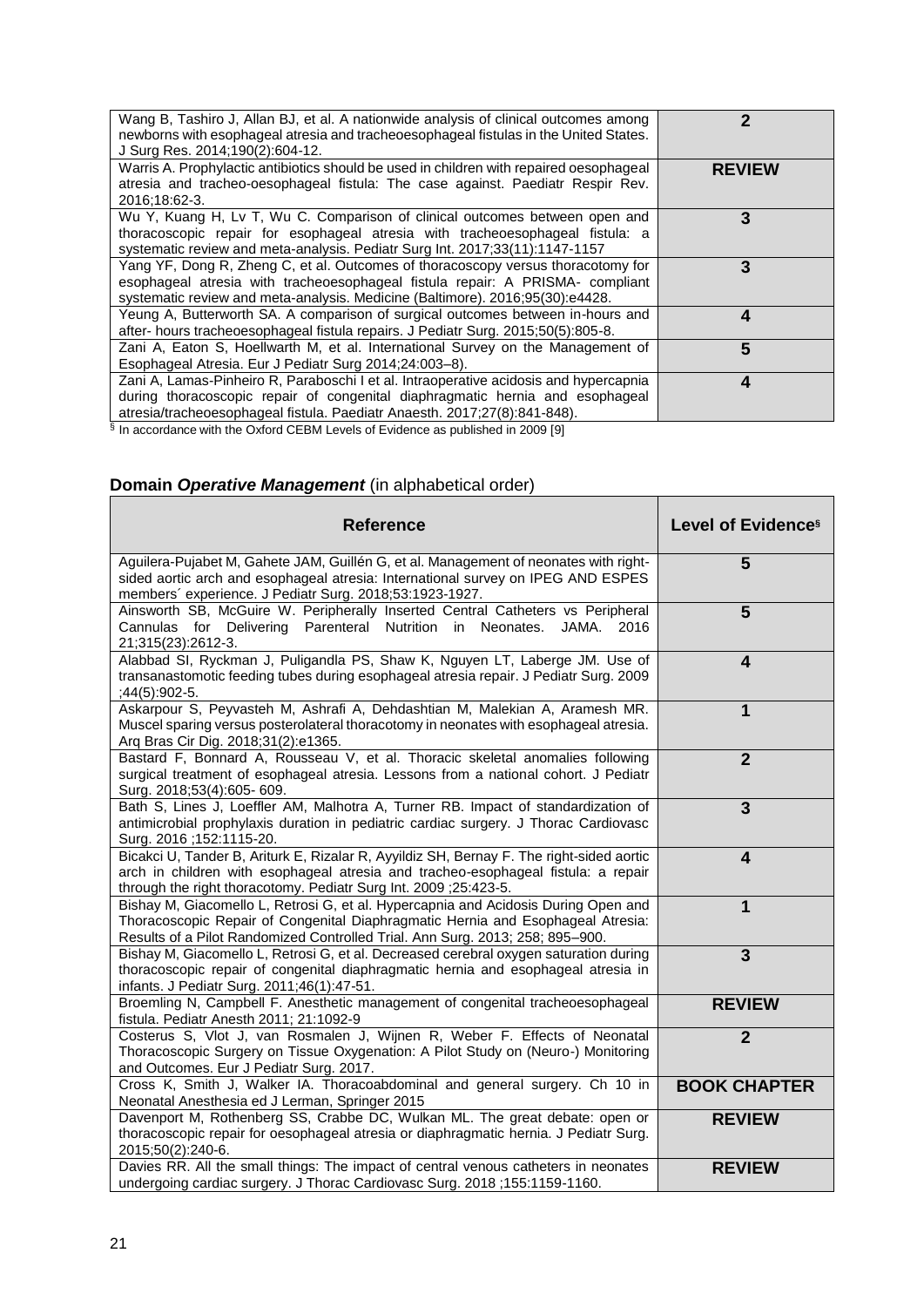| Dingemann C, Ure B, Dingemann J. Thoracoscopic procedures in pediatric surgery:<br>what is the evidence? Eur J Pediatr Surg. 2014;24(1):14-9.                        | 3                       |
|----------------------------------------------------------------------------------------------------------------------------------------------------------------------|-------------------------|
| Dingemann C, Ure BM. Minimally invasive repair of esophageal atresia: an update. Eur                                                                                 | 3                       |
| J Pediatr Surg. 2013;23(3):198-203.                                                                                                                                  |                         |
| Evans WN, Kogut K, Acherman RJ. Preserving the azygos vein when repairing<br>esophageal atresia and tracheoesophageal fistula accompanied by interrupted inferior    | 5                       |
| vena cava. Pediatr Surg Int. 2014;30(3):345-7.                                                                                                                       |                         |
| Fathi M, Joudi M, Morteza A. Evaluating Necessity of Azygos Vein Ligation in Primary                                                                                 | 3                       |
| Repair of Esophageal Atresia.Indian J Surg. 2015;77 (Suppl 2):543-5.                                                                                                 |                         |
| Fayoux P, Morisse M, Sfeir R, Michaud L, Daniel S. Laryngotracheal anomalies<br>associated with esophageal atresia: importance of early diagnosis. Eur Arch          | 4                       |
| Otorhinolaryngol. 2018;275(2):477-481.                                                                                                                               |                         |
| Filston HC, Chitwood WR Jr, Schkolne B, Blackmon LR. The Fogarty balloon catheter                                                                                    | 5                       |
| as an aid to management of the infant with esophageal atresia and tracheoesophageal                                                                                  |                         |
| fistula complicated by severe RDS or pneumonia. J Pediatr Surg. 1982;17:149-51.<br>Fusco JC, Calisto JL, Gaines BA, Malek MM. A large single-institution review of   | 4                       |
| tracheoesophageal fistulae with evaluation of the use of transanastomotic feeding                                                                                    |                         |
| tubes. J Pediatr Surg. 2017                                                                                                                                          |                         |
| Gruszka A, Sachweh JS, Schnoering H, et al. Aortopexy offers surgical options for a                                                                                  | 4                       |
| variety of pathological tracheal conditionsin paediatric patients. Interact Cardiovasc<br>Thorac Surg. 2017                                                          |                         |
| Guo W, Li Y, Jiao A, Peng Y, Hou D, Chen Y. Tracheoesophageal fistula after primary                                                                                  | $\overline{\mathbf{4}}$ |
| repair of type C esophageal atresia in the neonatal period: recurrent or missed second                                                                               |                         |
| congenital fistula. J Pediatr Surg. 2010;45(12):2351-5.                                                                                                              |                         |
| Harmon CM and Coran AG. Congenital Anomalies of the esophagus. In Pediatric<br>Surgery (Grosfeld, O, Neill, Fonkalsrund, Coran eds) 7th ed Chapter 69, Sanders       | <b>BOOK CHAPTER</b>     |
| London 2012.                                                                                                                                                         |                         |
| Holcomb GW 3rd, Rothenberg SS, Bax KM, et al. Thoracoscopic repair of esophageal                                                                                     | 4                       |
| atresia and tracheoesophageal fistula: a multi-institutional analysis. Ann Surg.                                                                                     |                         |
| 2005;242(3):422-8; discussion 428-30.<br>Johnson C, Sims C. Neonatal anaesthesia chap 13 in Your guide to Paediatric                                                 | <b>BOOK CHAPTER</b>     |
| Anaesthesia, ed by C Sims & C Johnson, McGraw Hill, Sidney 2011                                                                                                      |                         |
| Kamran A, Smithers CJ, Manfredi MA, et al. Slide Esophagoplasty vs End-to-End                                                                                        | 3                       |
| Anastomosis for Recalcitrant EsophagealStricture after Esophageal Atresia Repair. J                                                                                  |                         |
| Am Coll Surg. 2018; 226(6): 1045-1050.<br>Knottenbelt J, Skinner A, Seefelder C. Tracheo-oesophageal fistula and oesophageal                                         | <b>BOOK CHAPTER</b>     |
| atresia in Best Practice & Research Clinical Anaesthesiology:<br>Neonatal                                                                                            |                         |
| anaesthesia.2010; 24: 387- 401                                                                                                                                       |                         |
| Koivusalo A, Suominen J Rintala R, Pakarinen M. Location of TEF at the carina as an<br>indicator of long-gap C-type esophageal atresia. Dis Esophagus. 2018.         | 4                       |
| Krosnar S, Baxter A. Repair of oesophageal atresia with tracheo-oesophageal fistula:                                                                                 | 4                       |
| anaesthetic and intensive care management of a series of 8 patients. Pediatr Anesth                                                                                  |                         |
| 2005;15:541-6                                                                                                                                                        |                         |
| Lal DR, Gadepalli SK, Downard CD et a.l Midwest Pediatric Surgery Consortium.<br>Challenging surgical dogma in the management of proximal esophageal atresia with    | 3                       |
| distal tracheoesophageal fistula: Outcomes from the Midwest Pediatric Surgery                                                                                        |                         |
| Consortium. J Pediatr Surg. 2018 53(7):1267-1272.                                                                                                                    |                         |
| Lal DR Gadepalli SK, Downard CD, et al. Infants with esophageal atresia and right<br>aortic arch: Characteristics and outcomes from the Midwest Pediatric Surgery    | 3                       |
| Consortium. J Pediatr Surg. 2018                                                                                                                                     |                         |
| Lal DR, Gadepalli SK, Downard CD, et al. Perioperative management and outcomes of                                                                                    | $\overline{\mathbf{4}}$ |
| esophageal atresia and tracheoesophageal fistula. J Pediatr Surg. 2017;52:1245-1251.                                                                                 |                         |
| Lal D, Miyano G, Juang D, Sharp NE, St Peter SD. Current Patterns of Practice and<br>Technique in the Repair of Esophageal Atresia and Tracheoesophageal Fistula: An | 5                       |
| IPEG Survey JOURNAL OF LAPAROENDOSCOPIC & ADVANCED SURGICAL                                                                                                          |                         |
| TECHNIQUES Volume 23, Number 7, 2013.                                                                                                                                |                         |
| Lawal TA, Gosemann JH, Kuebler JF, Glüer S, Ure BM. Thoracoscopy versus                                                                                              | $\overline{2}$          |
| thoracotomy improves midterm musculoskeletal status and cosmesis in infants and<br>children. Ann Thorac Surg. 2009;87(1):224-8.                                      |                         |
| Losty P. In Losty P, Flake A, Rintala R Hutson JM and Iwai N (editors) Rickham's                                                                                     | <b>BOOK CHAPTER</b>     |
| Neonatal Surgery Springer-Verlag, London 2018 Volume 1 Chapter 23 pp 541 - 61.                                                                                       |                         |
| Ma L, Liu YZ, Ma YQ, Zhang SS, Pan NL. Comparison of neonatal tolerance to                                                                                           | 3                       |
| thoracoscopic and open repair of esophageal atresia with tracheoesophageal fistula.<br>Chin Med J (Engl). 2012;125(19):3492-5.                                       |                         |
| Narayanan S, Vazhiyodan A, Somnath P, Mohanan A. Is routine use of                                                                                                   | 3                       |
|                                                                                                                                                                      |                         |
| transanastomotic tube justified in the repair of esophageal atresia? World J Pediatr<br>2017;13(6):584-587                                                           |                         |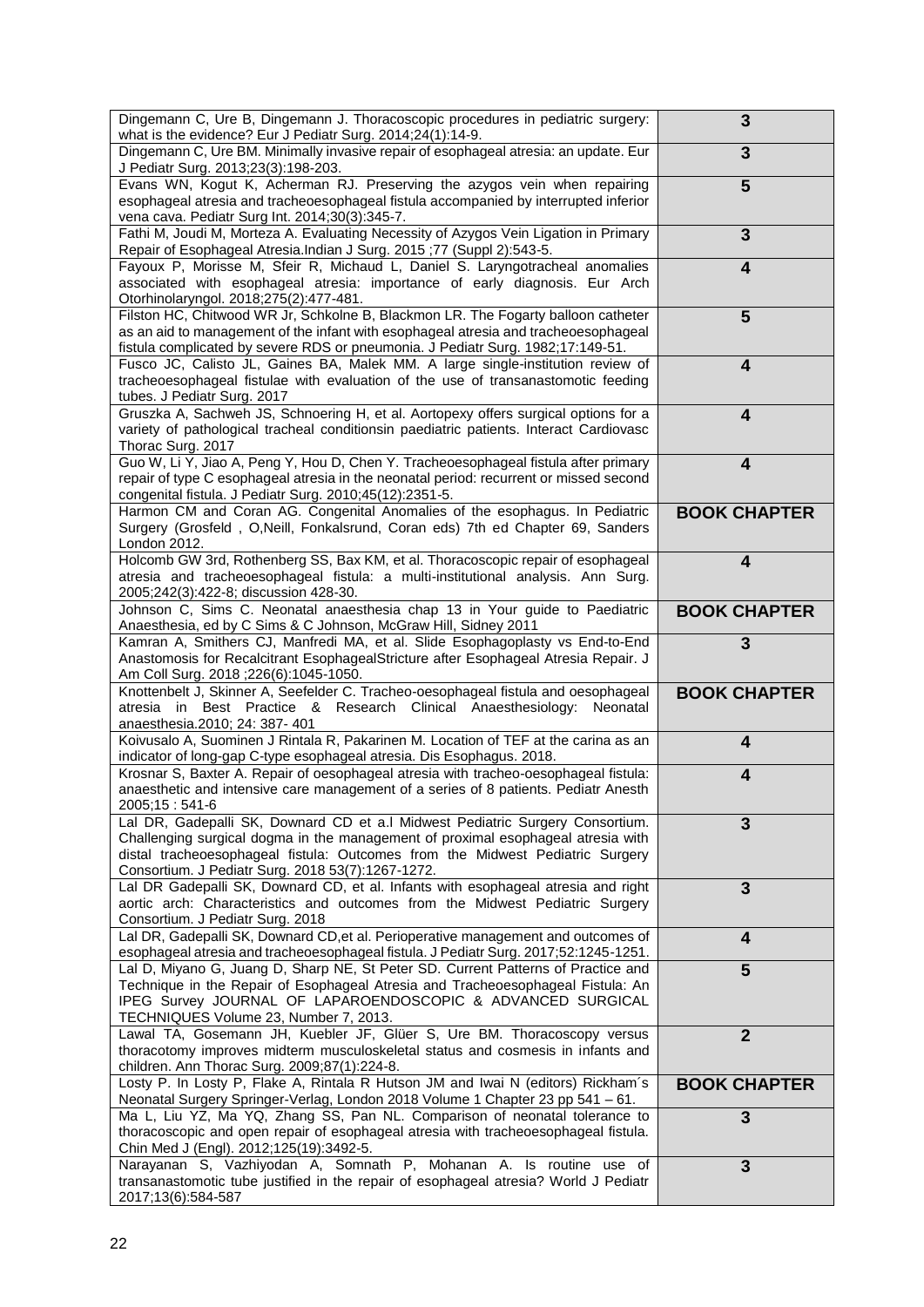| Parolini F, Boroni G, Stefini S, Agapiti C, Bazzana T, Alberti D. Role of preoperative<br>tracheobronchoscopy in newborns with esophageal atresia: A review. World J<br>Gastrointest Endosc. 2014,16;6:482-7.                                                                  | 3                       |
|--------------------------------------------------------------------------------------------------------------------------------------------------------------------------------------------------------------------------------------------------------------------------------|-------------------------|
| Pepper VK, Boomer LA, Thung AK, Grischkan JM, Diefenbach KA. Routine<br>Bronchoscopy and Fogarty Catheter Occlusion of Tracheoesophageal Fistulas. J<br>Laparoendosc Adv Surg Tech A. 2017;27(1):97-100.                                                                       | 3                       |
| Pierro A. Hypercapnia and acidosis during the thoracoscopic repair of oesophageal<br>atresia and congenital diaphragmatic hernia. J Pediatr Surg. 2015;50(2):247-9.                                                                                                            | <b>REVIEW</b>           |
| Pinheiro PFM, Simões e Silva AC, Pereira RM. Current knowledge on esophageal<br>atresia. World Journal of Gastroenterology: WJG. 2012;18:3662-3672.                                                                                                                            | <b>REVIEW</b>           |
| Rashid KA, Maletha M, Khan TR, Wakhlu A, Rawat J, Kureel SN. Esophageal<br>anastomosis medial to preserved azygos vein in esophageal atresia with<br>tracheoesophageal fistula: restoration of normal mediastinal anatomy .J Neonatal Surg.<br>2012;1(4):50.                   | 3                       |
| Rinkel R, Van Poll, Sibarani-Ponsen R, Sleeboom C, Bakx R. Bronchoscopy and<br>Fogarty Balloon Insertion of Distal Tracheo-Oesophageal Fistula for Oesophageal<br>Atresia Repair With Video Illustration. Ann Otol Rhinol Laryngol. 2017;126:6-8.                              | 4                       |
| Szavay PO, Zundel S, Blumenstock G, et al. Perioperative outcome of patients with<br>esophageal atresia and tracheo-esophageal fistula undergoing open versus<br>thoracoscopic surgery. J Laparoendosc Adv Surg Tech A. 2011;21(5):439-43.                                     | 3                       |
| Sharma N, Srinivas M. Laryngotracheobronchoscopy prior to esophageal atresia and<br>tracheoesophageal fistula repair--its use and importance. J Pediatr Surg.<br>2014;49(2):367-9.                                                                                             | $\overline{\mathbf{4}}$ |
| Sharma S, Sinha SK, Rawat JD, Wakhlu A, Kureel SN, Tandon R. Azygos vein<br>preservation in primary repair of esophageal atresia with tracheoesophageal fistula.<br>Pediatr Surg Int. 2007;23(12):1215-8.                                                                      | 1                       |
| St. Peter SD, Valusek PA, Snyder CL, Holcomb GW III, Ostlie DJ. Impact of Suture<br>Choice on Stricture Formation Following Repair of Esophageal Atresia. Annals of<br>Pediatric Surgery, Vol 3, No 2, 2007 PP 75-79.                                                          | $\overline{\mathbf{4}}$ |
| Shieh HF, Smithers CJ, Hamilton TE, et al. Posterior Tracheopexy for Severe<br>Tracheomalacia Associated with Esophageal Atresia (EA): Primary Treatment at the<br>Time of Initial EA Repair versus Secondary Treatment. Front Surg. 2018;4:80.                                | $\overline{\mathbf{4}}$ |
| Stolwijk LJ, van der Zee DC, Tytgat S, et al. Brain Oxygenation During Thoracoscopic<br>Repair of Long Gap Esophageal Atresia. World J Surg. 2017;41(5):1384-1392.                                                                                                             | 4                       |
| Taguchi T, Nagata K, Kinoshita Y, et al. The utility of muscle sparing axillar skin crease<br>incision for pediatric thoracic surgery. Pediatr Surg Int. 2012;28(3):239-44.                                                                                                    | 4                       |
| Tandale SR, Dave N, Garasia M, Patil S, Parelkar S.A Study of Morbidity and Cost of<br>Peripheral Venous Cannulation in Neonates Admitted to Paediatric Surgical Intensive<br>Care Unit. J Clin Diagn Res. 2017;11(3):UC08-UC10.                                               | 4                       |
| Thakkar H, Upadhyaya M, Yardley IE. Bronchoscopy as a screening tool for<br>symptomatic tracheomalacia in oesophageal atresia. J Pediatr Surg. 2018;53:227-229.                                                                                                                | $\overline{2}$          |
| Turner NM. Intraoperative hypotension in neonates: when and how should we<br>intervene? Curr Opin Anaesthesiol.2015;28(3):308-13.                                                                                                                                              | <b>REVIEW</b>           |
| Tytgat SHAJ, van Herwaarden-Lindeboom MYA, van Tuyll van Serooskerken ES, van<br>der Zee DC. Thoracoscopic posterior tracheopexy during primary esophageal atresia<br>repair: a new approach to prevent tracheomalacia complications. J Pediatr Surg. 2018<br>53(7):1420-1423. | 4                       |
| Tytgat SH, van Herwaarden MY, Stolwijk LJ, et al. Neonatal brain oxygenation during<br>thoracoscopic correction of esophageal atresia. Surg Endosc. 2016;30(7):2811-7.                                                                                                         | 4                       |
| Upadhyaya VD, Gangopadhyaya AN, Gopal SC, et al. Is ligation of azygos vein<br>necessary in primary repair of tracheoesophageal fistula with esophageal atresia? Eur<br>J Pediatr Surg. 2007;17(4):236-40.                                                                     | 1                       |
| Walker S, Datta A, Massoumi RL, Gross ER, Uhing M, Arca MJ. Antibiotic stewardship<br>in the newborn surgical patient: A quality improvement project in the neonatal intensive<br>care unit. Surgery. 2017;162:1295-1303.                                                      | 3                       |
| Wei S, Saran N, Emil S. Musculoskeletal deformities following neonatal thoracotomy:<br>long-term follow-up of an esophageal atresia cohort. J Pediatr Surg. 2017;52(12):1898-<br>1903.                                                                                         | $\overline{2}$          |
| Wood JA, Carachi R. The right-sided aortic arch in children with oesophageal atresia<br>and tracheo-oesophageal fistula. Eur J Pediatr Surg. 2012                                                                                                                              | 4                       |
| Wu Y, Kuang H, Lv T, Wu C. Comparison of clinical outcomes between open and<br>thoracoscopic repair for esophageal atresia with tracheoesophageal fistula: a<br>systematic review and meta-analysis. Pediatr Surg Int. 2017;33(11):1147-1157.                                  | 3                       |
| Yang YF, Dong R, Zheng C, et al. Outcomes of thoracoscopy versus thoracotomy for<br>esophageal atresia with tracheoesophageal fistula repair: A PRISMA- compliant<br>systematic review and meta-analysis. Medicine (Baltimore). 2016;95(30):e4428.                             | 3                       |